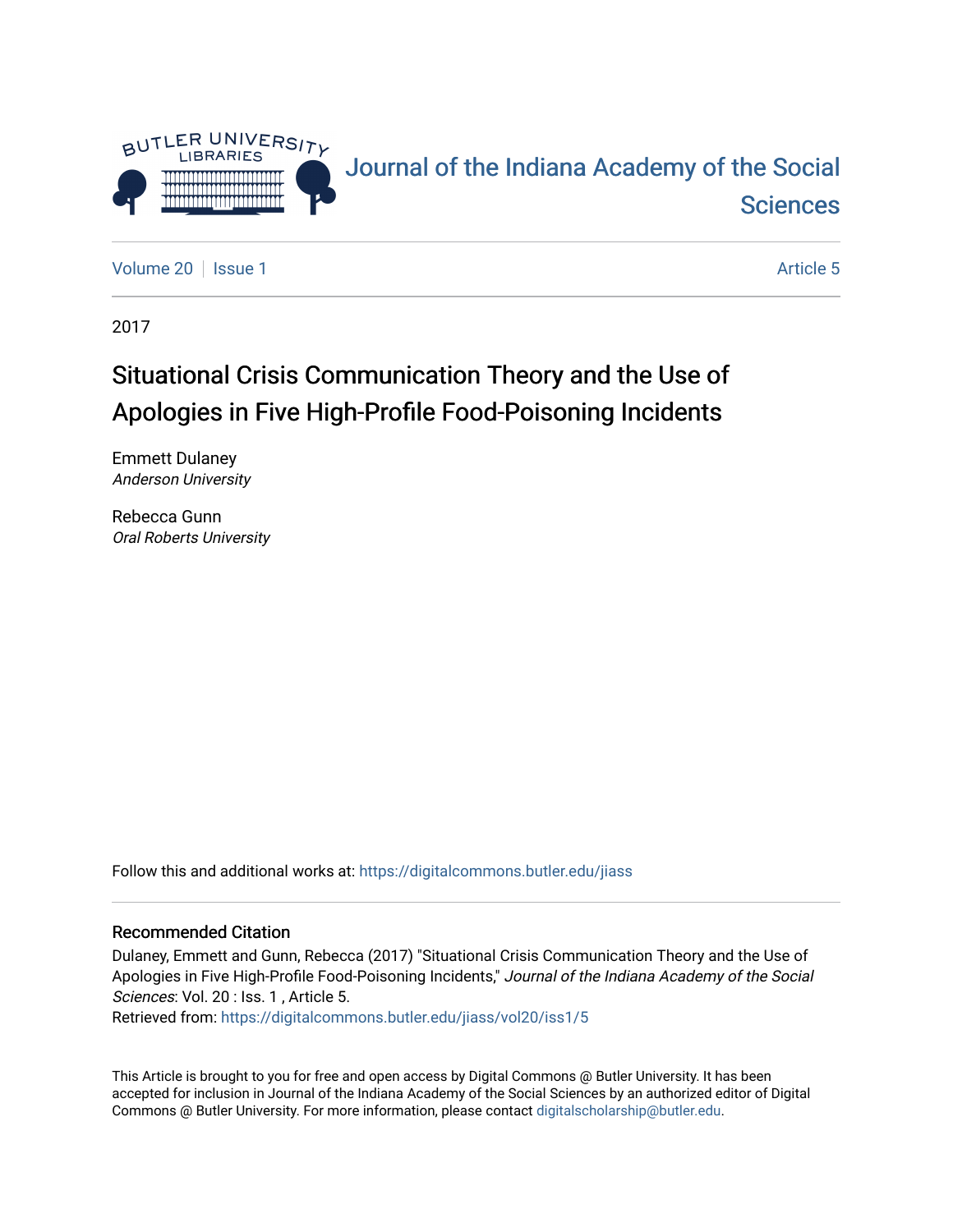**Research Articles**

# *Situational Crisis Communication Theory and the Use of Apologies in Five High-Profile Food-Poisoning Incidents\**

# EMMETT DULANEY *Anderson University*

# REBECCA GUNN *Oral Roberts University*

# **ABSTRACT**

This article examines the role that apologies play in situational crisis communication theory (SCCT) and focuses on a number of recent foodpoisoning incidents. The article first establishes the importance of trust to firms with a marketing orientation, and the harm that comes when that trust is lost. This is followed by an overview of apologies versus pseudoapologies and how both factor into the principles of SCCT. Finally, examples of five high-profile apologies related to food-poisoning incidents are provided and the way that the principles of SCCT were applied in each instance, along with the outcome, is explored.

**KEY WORDS** Situational Crisis Communication Theory (SCCT); Apology; Pseudoapology; Public Relations; Crisis Management

### **THE TRANSITION OF FIRMS TO A MARKET ORIENTATION**

Many organizations today employ the philosophy of relationship marketing, which is a move away from transaction-based marketing and toward recognition of the lifetime value of the customer. The philosophy that a firm chooses to embrace is based on the firm's organizational and personal values (including such factors as the firm's culture, goals, motive, mission, personal philosophy, and belief about the customer), and, to be genuine, it represents more than just a mantra (Day 1999). The marketing philosophy that the organization chooses drives its marketing strategy, which in turn drives the marketing

 <sup>\*</sup> Correspondence concerning this article should be addressed to Emmett Dulaney, Professor, Marketing, Anderson University, 1303 E. 5th Street, Anderson, IN 46012; eadulaney@anderson.edu; (765) 641-4126.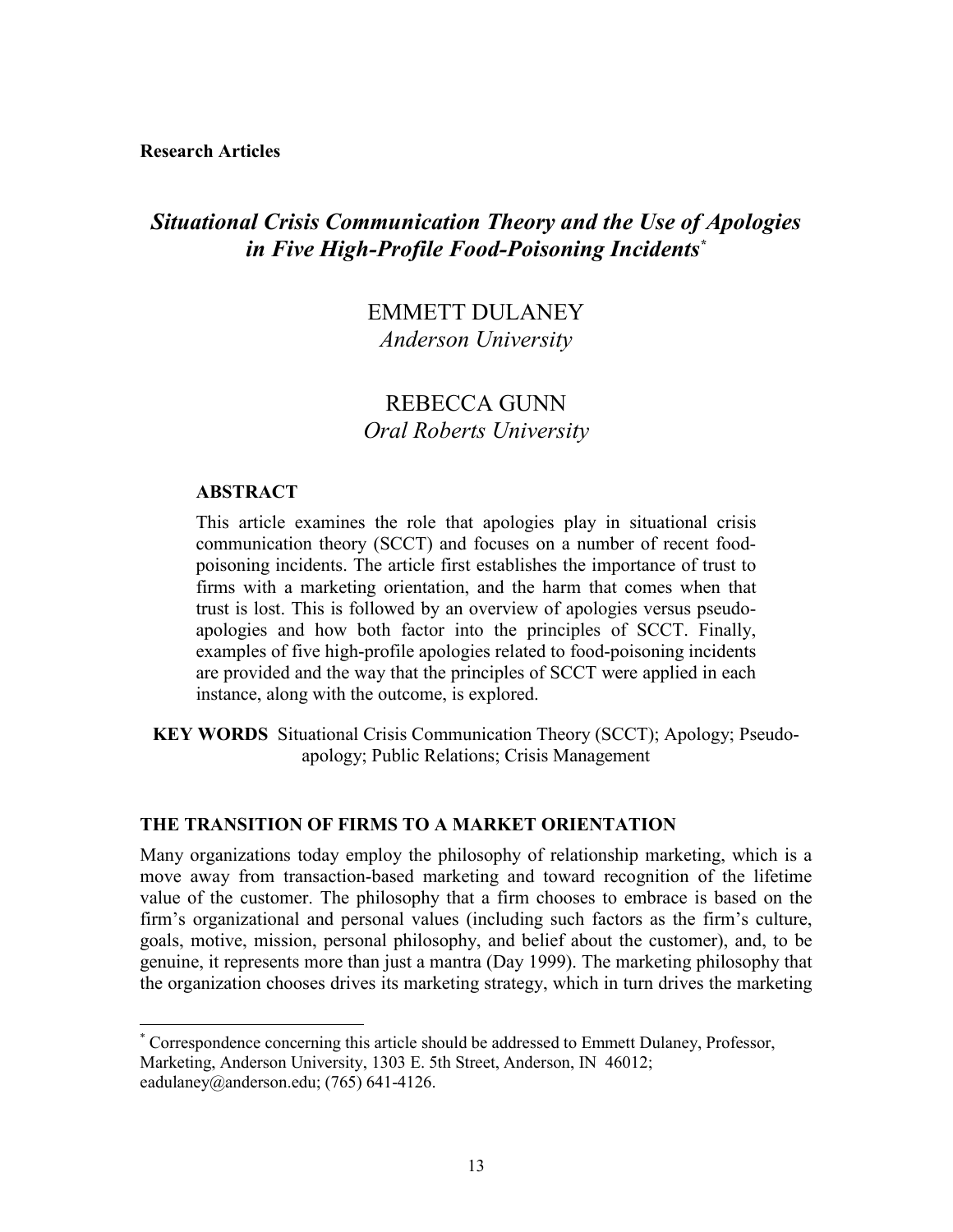tactics the company employs. According to Peter Drucker, "True marketing starts out … with the customer, his demographics, his realities, his needs, his values" (2001:21), and the philosophy of the firm then determines what tactics it uses to address these.

Arthur Felton defined the marketing concept as being "a corporate state of mind that insists on the integration and coordination of all the marketing functions which, in turn, are melded with all other corporate functions, for the basic purpose of producing maximum long-range corporate profits" (Kohli and Jaworski 1990:2). Thus, to be successful, an organization must be backed by a solid foundation—a commitment throughout the firm to creating, delivering, and communicating customer value to chosen target markets (Kotler 2003). The commitment should be evidenced by an outside-in perspective that is apparent throughout the firm's mission and vision statements, as well as the company's culture (referred to by some authors as esprit de corps) and overall beliefs about the customer.

Accepting the philosophy of the marketing concept, the firm uses this philosophy as its driver in crafting and executing marketing strategies and tactics. Rather than focusing on quick one-time revenue-producing transactions, the firm looks more to capturing customer loyalty and customer (not necessarily market) share. Day maintains that it is necessary for the firm to be closer to the market than its rivals are and defines the market-driven firm as requiring "a superior ability to understand, attract and keep valuable customers" (1999:5). If a firm is market-driven, at least three elements are required: an externally oriented culture, distinctive capabilities in understanding the market, and a configuration within the firm that allows it to anticipate and respond to market conditions (Day 1999). The focus on customers and competition is fundamental: "Customer-related and competitor-related responsiveness both affect market performance" (Homburg, Grozdanovic, and Klarmann 2007:21).

One of the primary goals of market orientation is to ensure that the entire organization understands the importance of customer satisfaction and strives to optimize it. There is significant empirical evidence that employee work satisfaction has a positive impact on customer satisfaction, and there is a positive relationship between customer satisfaction and financial performance (Homburg and Furst 2005). As such, Fornell et al. (2006:11) point out that "investments based on customer satisfaction produce sizable excess returns." Kotler, Rackham, and Krishnaswamy (2006:74) indicate that "the first step inevitably involves improving communication": The wording is not increasing communication but is improving communication and making certain the message is on target and meaningful to the audience. As the organization embraces the philosophy of market orientation, the needs of employees and customers should be treated with equal importance (Papasolomou-Doukakis 2002).

Market-oriented firms differ from non-market-oriented firms in every aspect of their organization. Philosophy drives strategy, and strategy drives tactics; thus, marketoriented firms not only have different values but also, through their dissimilar philosophy, utilize distinct strategies and tactics. Rather than focusing on the transaction (which can be successful in the short term but can harm the firm in the long term), a market-oriented firm focuses on the customer and the value that the customer holds for the firm throughout the term of their relationship. The market-oriented firm wants to keep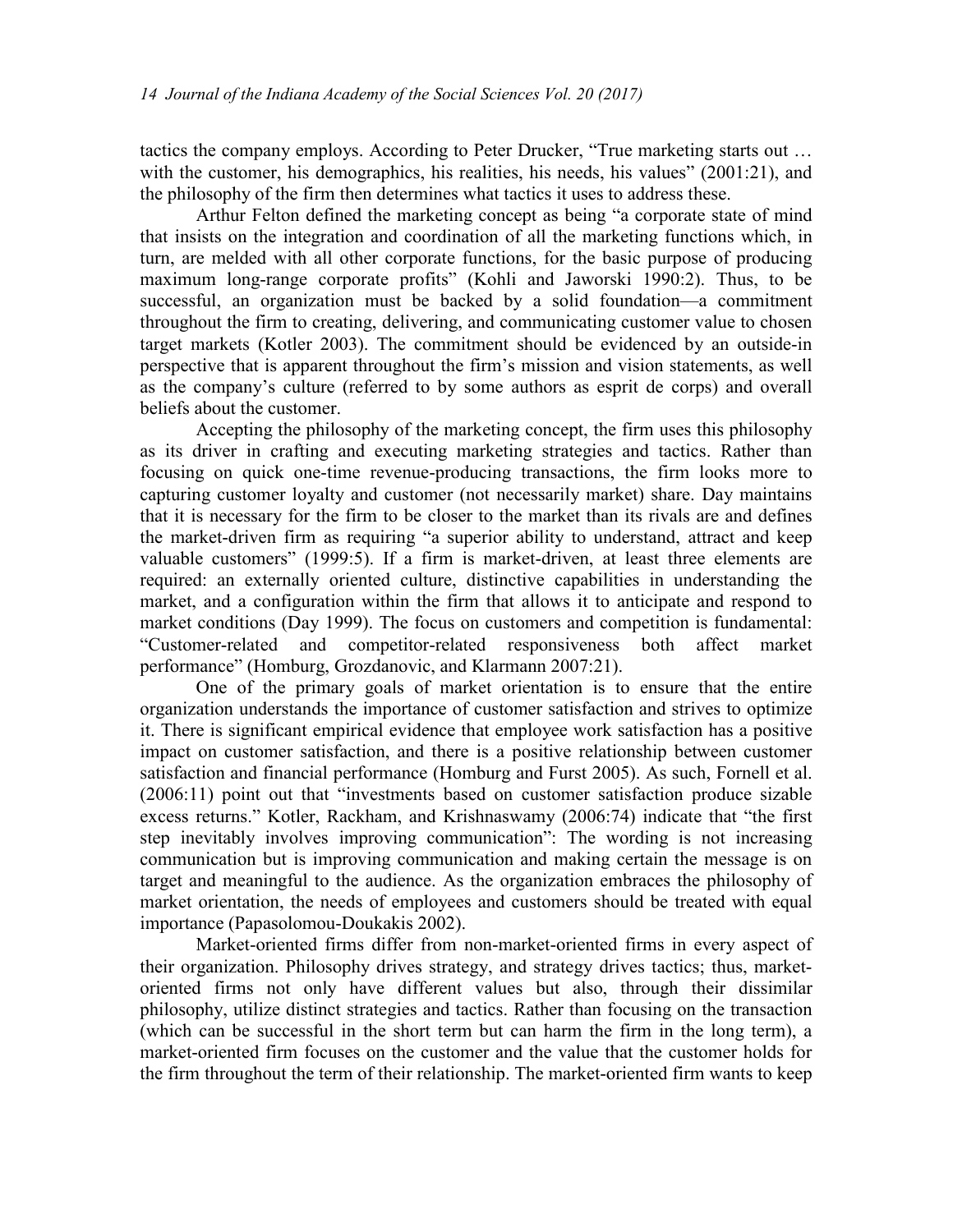the customer and to benefit from the customer's repeat business. To be truly market oriented, a firm must focus on the target market, customer needs, integrated marketing, and profitability. Crucial to the successful realization and implementation of this philosophy is an ability to acquire and disseminate information, and to use that information in decisions ranging from product development to promotion, pricing, and distribution. The visible manifestation of a market orientation should be witnessed by higher employee satisfaction, price premiums, higher profitability, and an increased likelihood of long-term success (Best 2000; Jaworski and Kohli 1993; Slater and Narver 1994).

#### **THE VALUE OF TRUST**

Trust can be described as a key element in establishing relationships with consumers (Kang and Hustvedt 2014). Trust in a company is considered to be taking a company at its word—that whatever a company says it will do, it will do—and that the company will do all it can to maintain its promises (Chaudhuri and Holbrook 2001). With an emphasis in market orientation on the lifetime value of the customer, it is important that the customer trust the organization. It is when trusting that they will be treated equitably and fairly—and with the same level of satisfaction—that customers opt to return repeatedly and to increase their value to the organization.

If a customer chooses not to return to the organization when in need of a good or service—if the customer opts to sever the relationship that previously existed—the firm loses the lifetime value of that customer through churn. Turnover is costly, and studies in trust indicate that the cost of acquiring a new customer is as much as 500 percent higher than the cost of keeping an existing customer (Covey 2006). Studies indicate that hightrust organizations, on average, outperform low-trust organizations in total return to shareholders by 286 percent (Covey 2006). For example, in the case the E.coli breakout experienced by Chiopotle, the loss of two or three loyal customers has been estimated to be the equivalent of the loss of ten other customers (Jargon 2016).

#### **WHEN MISTAKES HAPPEN**

When mistakes are made, trust is eroded. Customers who may have never thought twice about eating at a particular restaurant may choose to go elsewhere. The mistakes can be intentional (an out-of-control employee, for example), unintentional (preparing the wrong meal), and even well outside of the control of the organization (a supplier delivered tainted product), but the customer will associate those mistakes with the organization and will either reevaluate future transactions or will want assurances that the mistake will not happen again. Customers will question their agreement of common values and mutual worth (Battistella 2014).

Although trust can take years to be built, that same trust can be lost in a moment (Covey 2006), and how the organization responds to a crisis can make all the difference in whether that trust is diminished. According to Covey, sometimes when you violate trust with a customer, you lose that customer forever, but other times, the incident, when handled correctly, actually builds trust.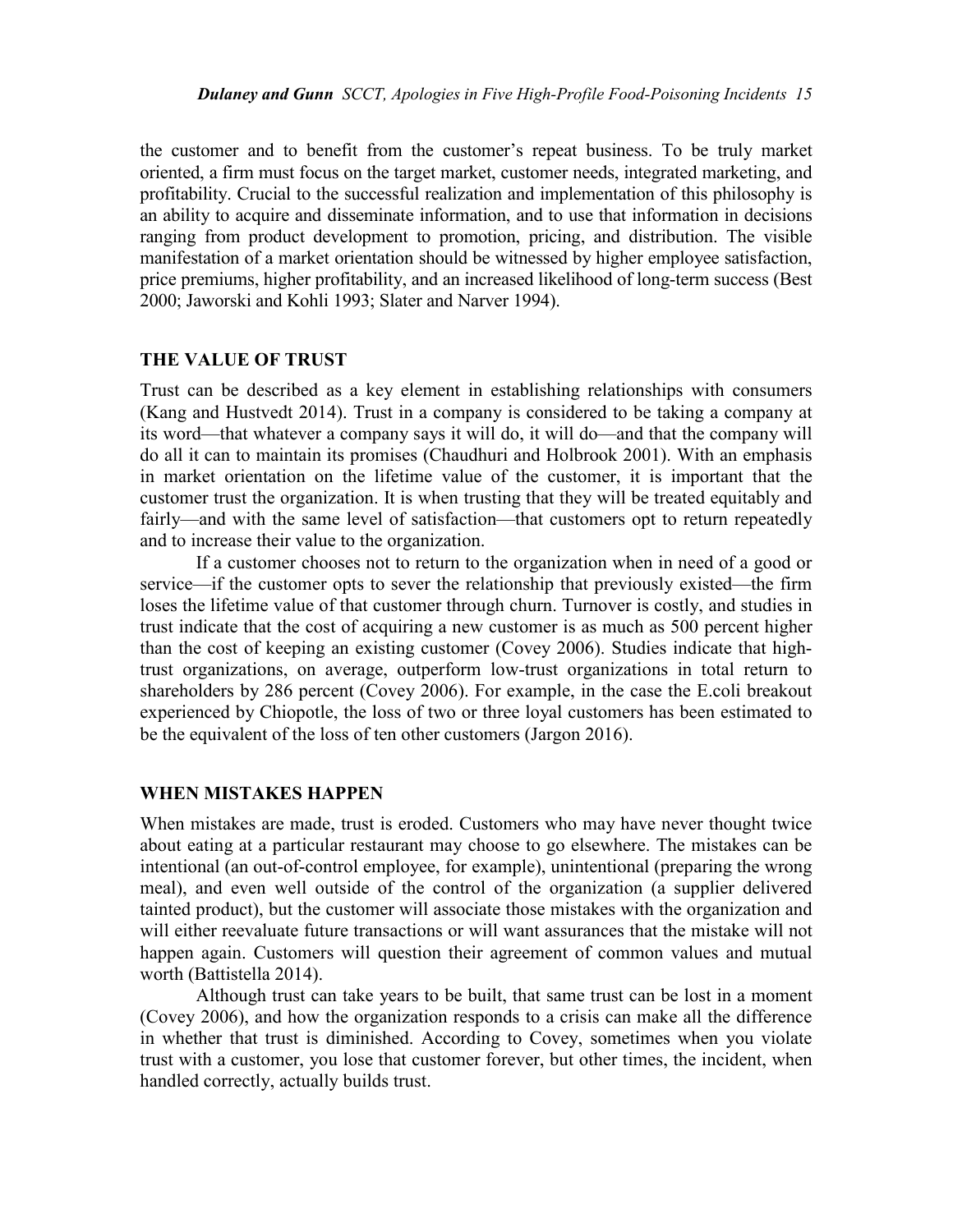# **OVERVIEW OF SITUATIONAL CRISIS COMMUNICATION THEORY**

Situational crisis communication theory (SCCT) attempts to map out "how crisis response strategies can be used to protect reputational assets" (Coombs 2008:263) and builds on what was once referred to as image restoration but is now known as image repair (Benoit and Pang 2008:255). SCCT incorporates attribution theory and is divided into crisis, response strategies, and recommendations. The crisis can be divided into types based on level of responsibility, factoring in crisis history, relationship history, and severity. Ten possible response strategies, grouped into three postures (deny, diminish, and deal), are available to the manager. The crisis-response recommendations offer guidelines based on the situation and on the chosen response strategy. Although every crisis is unique and must be responded to accordingly, the prescriptive guidelines offered by SCCT can help crisis managers protect reputational assets and can assist managers in preparing for and responding to a crisis (Coombs 2008:263).

THERE is a fair amount of overlap between SCCT and the theory of crisis communication and image repair discourse used for "image repair" (Benoit and Pang 2008:255), and both subscribe to the belief that the name and reputation of an organization are valuable assets that should be protected. One way to protect those assets is to bestow the organization with emotion, allowing it to express compassion for victims (Augustine 1995) without accepting responsibility (Cohen 1999). For example, Chipotle's announcement of its \$50 million marketing campaign, continued expansion, and aggressive investments in staff and management do little to reflect compassion for the victims of the E.coli outbreak and could be interpreted by some as the exact opposite of concern.

#### **APOLOGIES AND PSEUDO-APOLOGIES**

#### *Genuine Apologies*

Apologies offer the opportunity to express emotion, and the wording is important, as "injuries are frequently unavoidable, but an offender's compounding an injury with the insult of failing to apologize is not" (Cohen 1999:1069). It is, however, important to never ruin an apology with an excuse (Bovens 2008). The wording of the apology, and the sincerity expected to accompany it, matter, and it is important to not apologize for the wrong thing (Weeks 2003). In other words, don't apologize just to be doing so, but be purposeful and intentional in assuring that it will never happen again (Koehn 2013) and pay attention to illocutionary phrasing and wording (Skytt 2015).

For an apology to be genuine, at a minimum, the offender is required to accept responsibility for the act in question and to offer an expression of regret to the offended party (Benoit 1995). Some argue that taking responsibility for the wrongdoing is only a portion of what needs to be done and that the wrongdoer must apologize promptly, conveying a settled/just/prudent character, creating a supportive/consistent context, personally delivering the apology, exhibiting empathy, and following through on the apology (Koehn 2013). The element of atonement—including such elements as repentance, prayer, charity, and public confession (Koesten and Rowland,2004)—can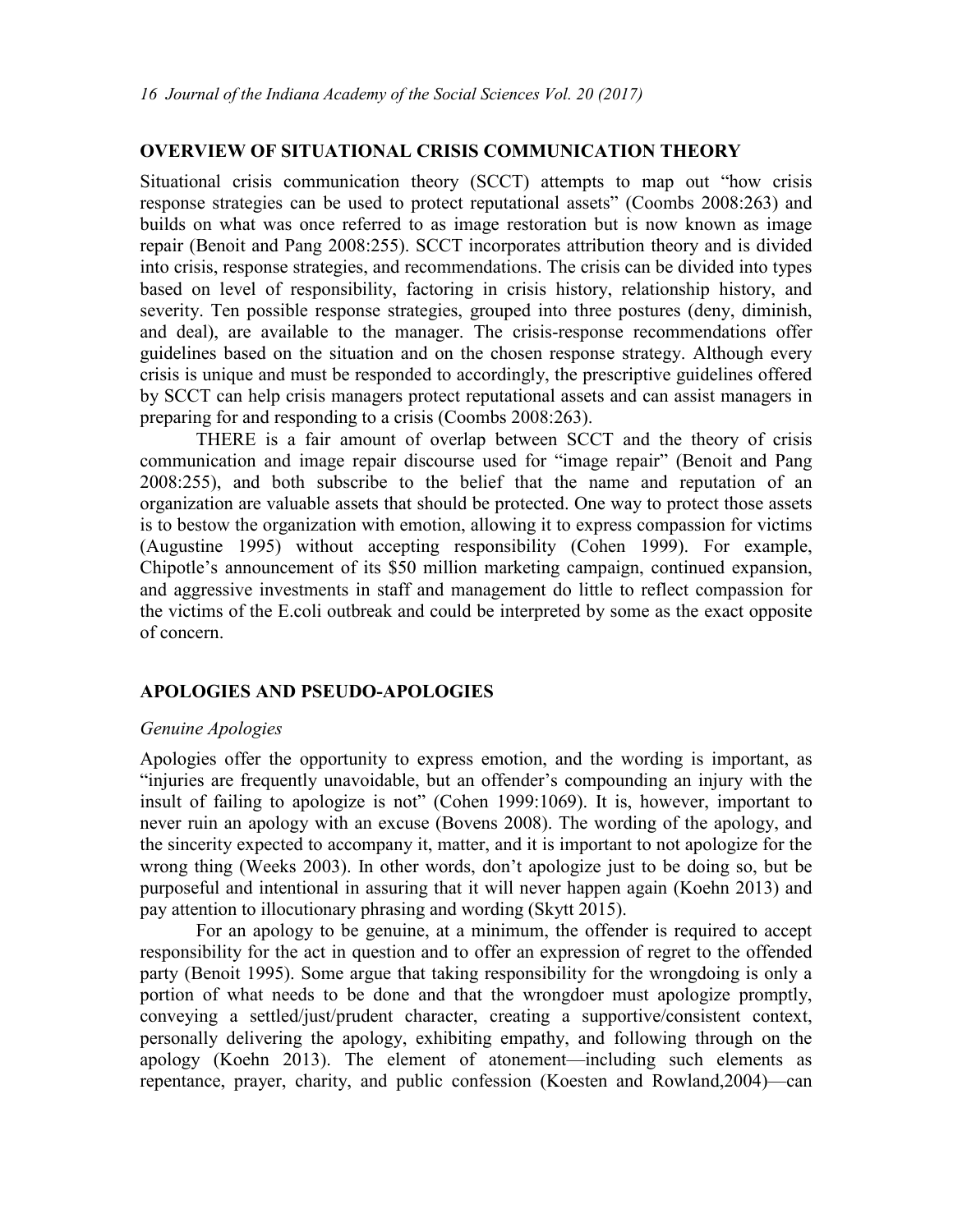further substantiate the sincerity of the apology. The party conveying the message also matters: For an apology to be effective, a senior leader needs to be the one expressing remorse, candor, and a commitment to change (Schweitzer, Brooks, and Galinsky 2015).

According to Lazare (2004), the most accepted view is that there are four components to an effective apology: the acknowledgment of wrong, a description of how the wrong occurred, an expression of remorse and commitment to keep it from happening again, and offers of reparation. Each of the four components can be broken into further parts. For example, the acknowledgment of wrong can be divided into correctly identifying both parties (wronged and responsible), acknowledging the offense, recognizing the impact, and confirming that it was a societal wrong (Lazare 2004). As such, the expression of sorrow and regret should not only be present in the apology but also serve as its centerpiece (Taft 2000).

#### *Pseudo-Apologies*

A pseudo-apology is not a genuine apology but rather an attempt at image repair. Image repair is thus a persuasive set of messages responding to an attack or incident that could reflect negatively on the organization. Among the main strategies are evading responsibility, reducing offensiveness, taking corrective action, and expressing mortification. By reducing offensiveness, a person accused of misbehavior may attempt to reduce the degree of ill feeling experienced by the wronged; the accused does do not deny committing the offense, or attempt to lessen his or her responsibility but instead attempts to increase the audience's positive feelings and reduce its negative feelings toward the accused or the offense (Benoit 2014).

Pseudo-apologies are usually issued in the hope that attention to the situation will go away. These non-apologies, or simulated atonement, not only can work in some circumstances but also can be more effective than genuine apologies at repairing public image under the right circumstances, when they are worded in such a way as to tell the offended what they want to hear (Bentley 2015). Two commonly employed methods of this are disassociation and dispersion (Boyd 2011). Dissociation is an attempt to avoid responsibility, whereas diminution downplays the offense as not being that serious. Dispersion suggests that others are (also) guilty of the offense, and displacement involves apologizing for an offense other than the one in question.

Pseudo-apologies are often nothing more than "rhetorical expressions of redress (in which blame is denied, hidden, or diffused over multiple parties) … a ritualistic act of contrition designed to repair damaged relations of trust" (Greenberg and Elliott 2009:201). Pseudo-apologies include wording intended to look like an apology but are not genuine and usually fail to take responsibility. In some instances, the non-apology may be worded with the intent of minimizing the incident and of downplaying the incident to look as if it could simply have been a misunderstanding (Kampf 2009). Any apology not prompted by a feeling of remorse lacks sincerity (Kimoga 2010). A genuine apology needs to name the wrong but avoid minimizing it. Explanations given in conjunction with an apology, for example, usually offer external mitigating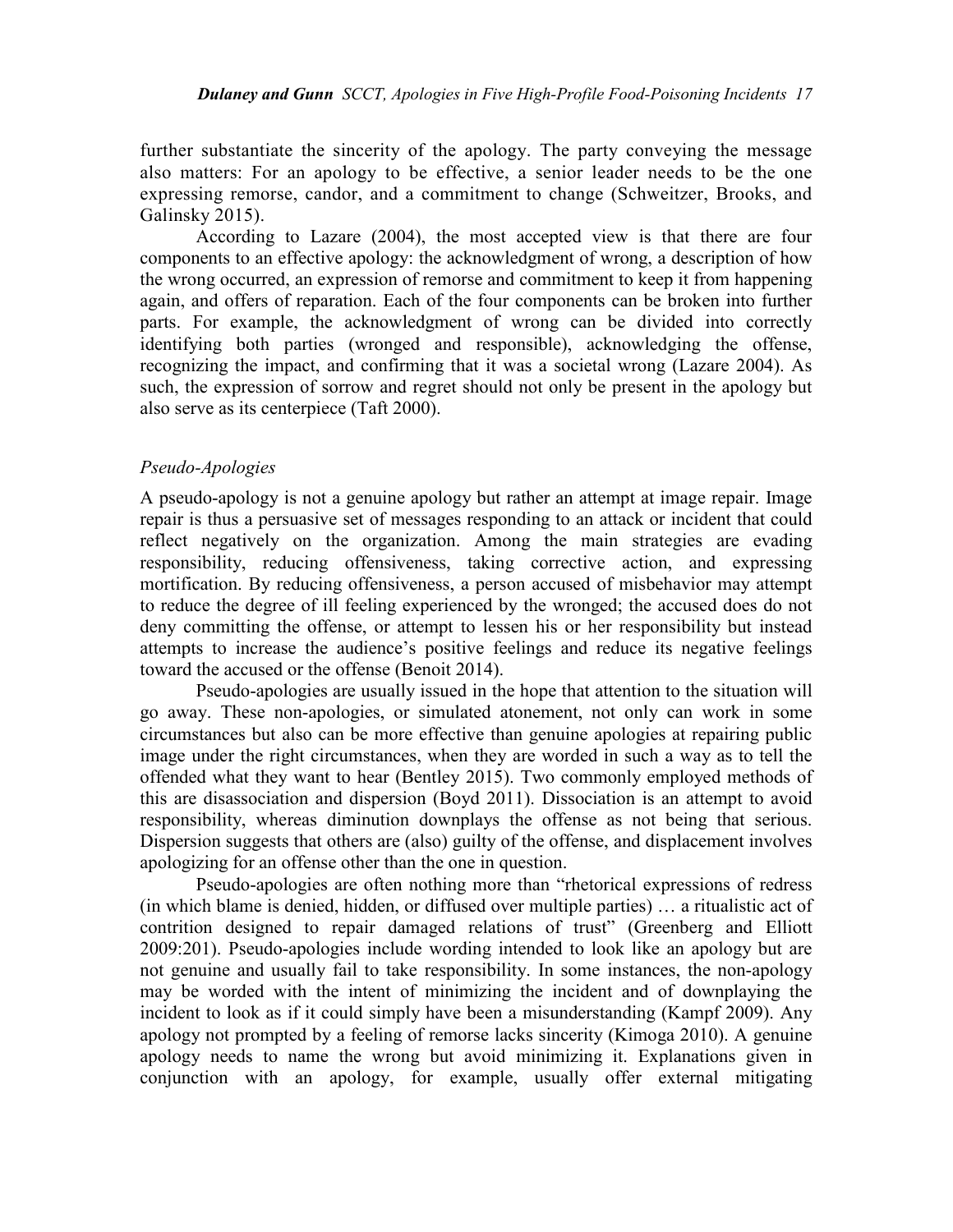circumstances, but this is not so much a part of an apology as a part of an excuse (Scher and Darley 1997).

#### *Striving to Regain Trust*

The effectiveness of any apology depends on an understanding of the audience and of what the audience considers appropriate and effective in the given situation (Meier 2004). Any corporate apology lacking an expression of sympathy should not be considered a genuine apology (Lee and Chung 2012). Regret alone is not enough; regret needs to be accompanied by an explicit statement of responsibility in order to benefit the organization (Pace, Fediuk, and Botero 2010).

It is important to note that reputations fall in the category of "soft variables" that are difficult to manage but have great value and need to be protected (Ott and Theunissen 2015). When a wrong needs to be righted, the organization should consider righting the wrong in such a way as to maximize the organization's exposure from it (Page 2014). For example, if a customer complaint is resolved privately (such as by a customer calling a hotline and dealing one-on-one with a representative), then only the previously unhappy customer knows that the company apologized and righted the situation. By apologizing and righting the situation through Twitter, however, the company can gain public recognition for its actions.

Whether a sincere apology or a pseudo-apology is issued, the goal is the same: to regain the trust that was lost and to keep customers returning. Some have contended that corporate social responsibility (CSR) requires trust and reciprocal influence between an organization and its audience (Brennan, Merkl-Davies, and Beelitz 2013). As such, a failure to apologize, or lack of response to an incident, can be a detriment to CSR.

Studies have shown that the medium in which the organization communicates its crisis-response messages can factor in to the stakeholders' perception of the content. Although there may not be a perceived difference between the use of video or print in the expression of sympathy or compensation (Coombs and Holladay 2009), social media can have "the most positive effect on secondary crisis communication and reactions" (Schultz, Utz, and Göritz 2011:26). Twitter can, and should, factor strategically into the channel choices that can be used to target stakeholders (Schultz, Utz, and Göritz 2011).

The speed and ability of an organization in regaining trust are greatly affected by the feelings that existed about the organization before the crisis (Claeys and Cauberghe 2015). Although the act of apologizing is important for expressing contrition, it is imperative that sincerity be genuine, or else the apology serves no lasting purpose (Smith 2013).

# **ILLUSTRATING SITUATIONAL CRISIS COMMUNICATION THEORY THROUGH CASE STUDIES**

The best way to illustrate the concepts discussed in this article is to examine five highprofile cases in which SCCT was employed and apologies were issued. Only recent incidents (occurring within eight years of this writing) involving food poisoning were examined. The cases are discussed in chronological order.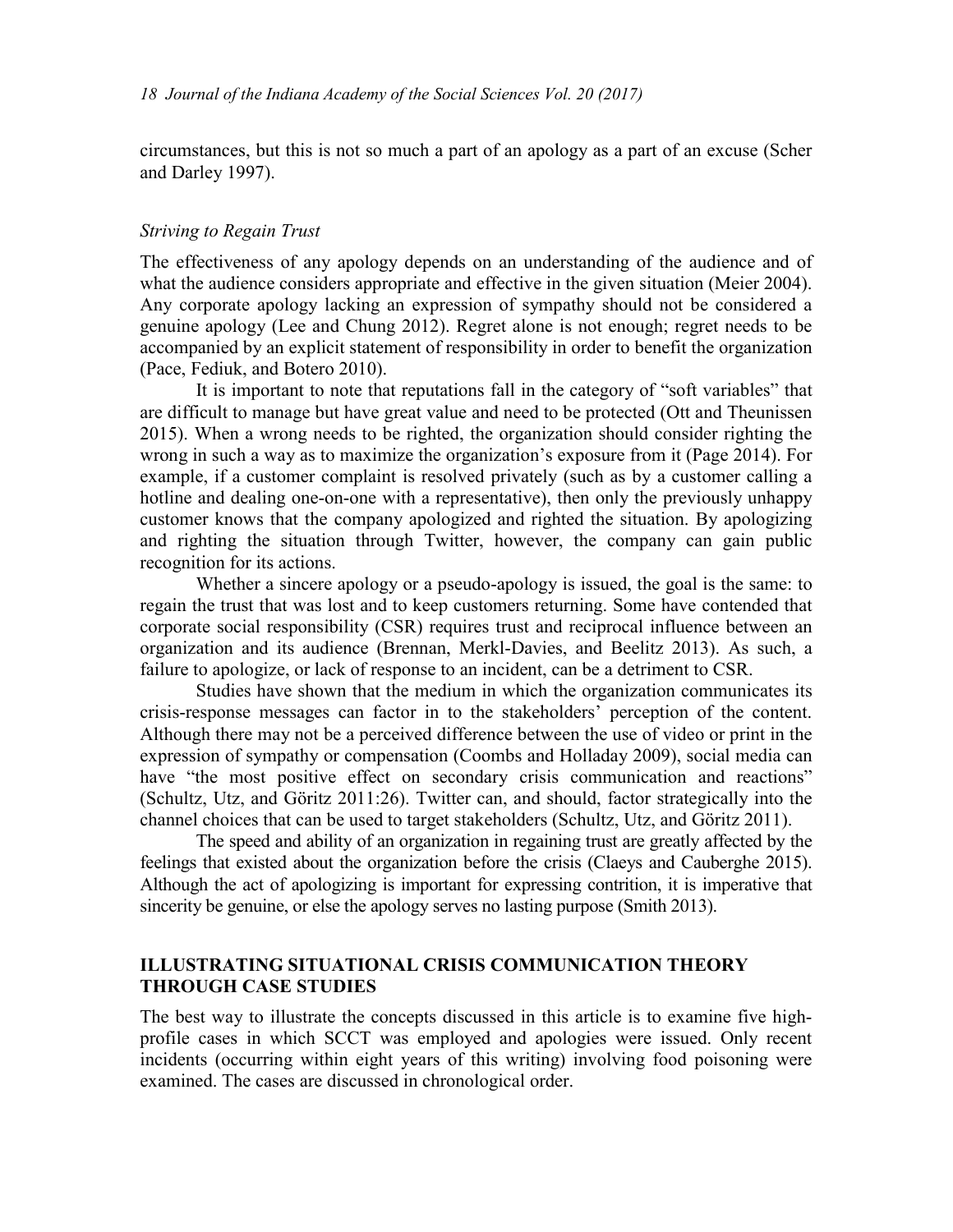#### *Maple Leaf Foods*

A Toronto-based producer of lunchmeat, Maple Leaf Foods faced an outbreak of listeria in the middle of August 2008 that led to the suspected deaths of twenty-two and the illness of myriad others (Charlebois and Horan 2010). On August 25, 2008, CEO Michael McCain released a video (available at https://www.youtube.com/watch?v=zIsN5AkJ1AI) in which he apologized and offered his deepest sympathies:

> My name is Michael McCain. As you may know, listeria was found in some of our products. Even though listeria is a bacteria commonly found in many foods and in the environment, we work diligently to eliminate it. When listeria was discovered in the product, we launched immediate recalls to get it off the shelf; then we shut the plant down. Tragically, our products have been linked to illnesses and loss of life. To the Canadians who are ill and to the families that have lost loved ones, I offer my deepest sympathies. Words cannot begin to express our sadness for your pain. Maple Leaf Foods has 23,000 people who live in a culture of food safety. We have an unwavering commitment to keeping your food safe with standards well beyond regulatory requirements. But this week our best efforts failed, and we are deeply sorry. This is the toughest situation we've faced in one hundred years as a company. We know this is shaking your confidence in us. I commit to you that our actions are guided by putting your interests first.

The apology did not try to shift blame or minimize the situation. The CEO stepped forward as the face of the organization and admitted that the crisis could shake the consumer's confidence in the company; he apologized for failing and assured people that everything that could be done would be. In later discussions of the event, he stated, "Going through the crisis there are two advisers I've paid no attention to. The first are the lawyers, and the second are the accountants. It's not about money or legal liability; this is about our being accountable for providing consumers with safe food" (Lamont 2012).

The Canadian Press named McCain its business newsmaker of 2008, and David Dunne, a professor at the University of Toronto's Rotman School of Management, remarked, "A lot of what they did was technically perfect. I think they've done as much as could be done, and it's a real example to other companies that face crises. Most companies are way too slow to deal with these things and they're afraid of admitting responsibility and so on, so this is a real example of how to do it right" (Ewing 2009). Ruth Davenport of CJNI radio in Halifax added, "The listeria crisis was a headline story in and of itself, but McCain's sincerity in trying to reach out to the victims and consumers elevated it even further" (Ewing 2009).

With more than 200 products recalled, the outbreak was considered one of the worst ever, and the apology, though only approximately one minute in length, "illustrates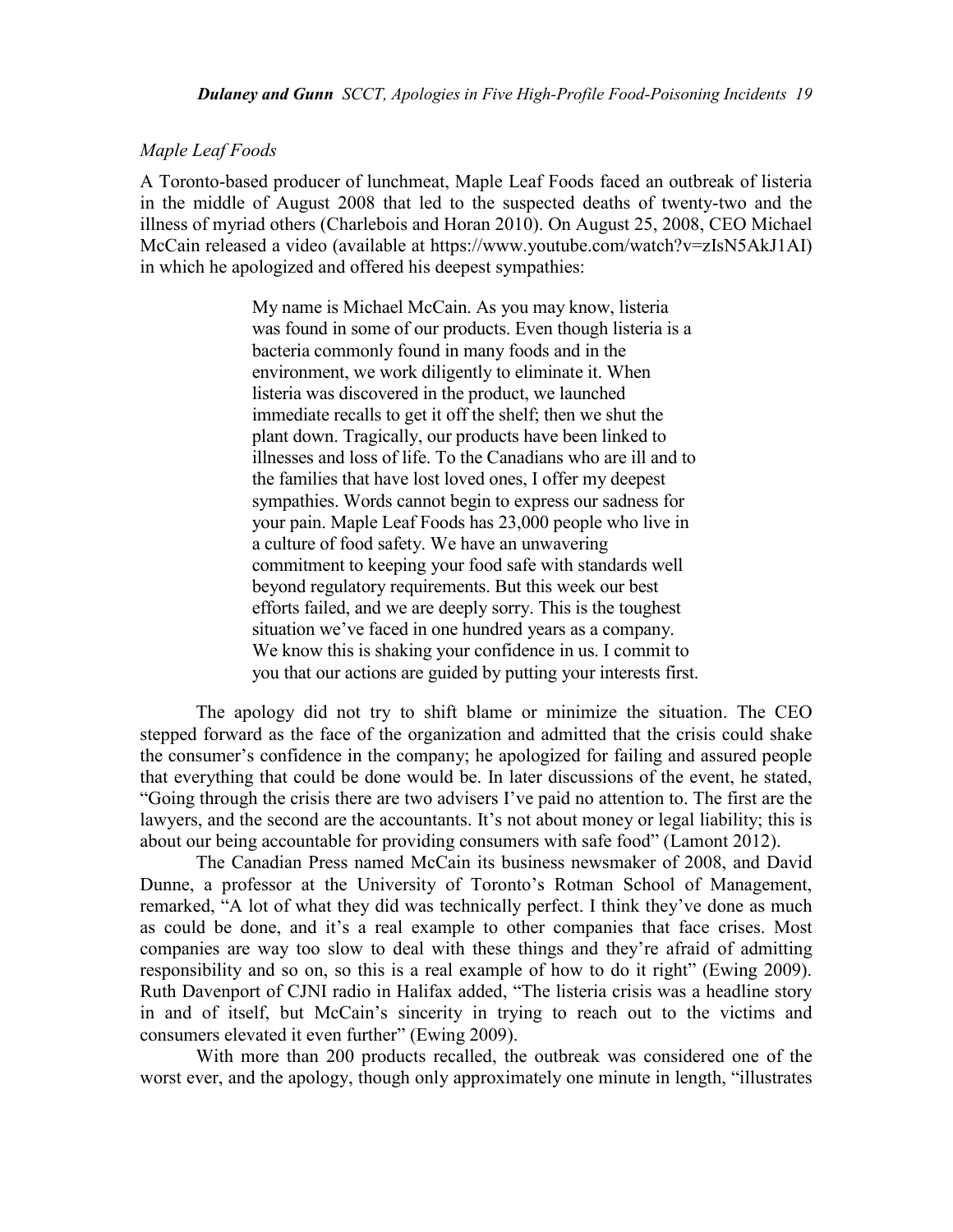how communication can generate widespread support even after an error with tragic consequences has occurred" (Greenberg and Elliott 2009:201).

#### *Fat Duck Restaurant*

In January and February 2009, an outbreak of norovirus was blamed for more than 500 illnesses at the Fat Duck restaurant, which is owned by celebrity chef Heston Blumenthal (Morris 2009), in Bray, Berkshire, England. An investigation published in September of that year by the Health Protection Agency (HPA) pointed to oysters as the probable cause. The report also blamed the practices of the restaurant for allowing the illness to continue to spread over a six-week period (Manos 2009). Blumenthal fired back and blamed the HPA for a sloppy investigation (Kuhn 2009), and also issued an apology to diners:

Dear Sir/Madam

I am writing to you regarding your visit to my restaurant, The Fat Duck earlier this year.

I am so sorry that I have not been able to write before. I have wanted to contact you personally for many months, ever since the problem first emerged. But I was advised by the official bodies carrying out the investigation, our lawyers and insurers that I could not do so until both the factual and legal situation had been established.

We all thought that the HPA report would come in months ago, but it was held up by the swine flu outbreak. Now that the report has finally been released I can at last apologise personally.

I am so very sorry that you or any of your guests had a bad experience in any way in my restaurant, The Fat Duck. I have spent my entire adult life trying to create a dining experience that would delight and entertain my guests and my whole team are focused on this one aim. It was deeply upsetting to all of us that your enjoyment of The Fat Duck was not as we had intended it to be.

Irrelevant of the outcome of reports or advice it was always my intention, as I made clear at the outset, to invite anyone affected by the unfortunate incident earlier this year, back to the restaurant as my guest. I would be delighted if you would consider returning to The Fat Duck at a time that is convenient for you. Please contact my assistant Deborah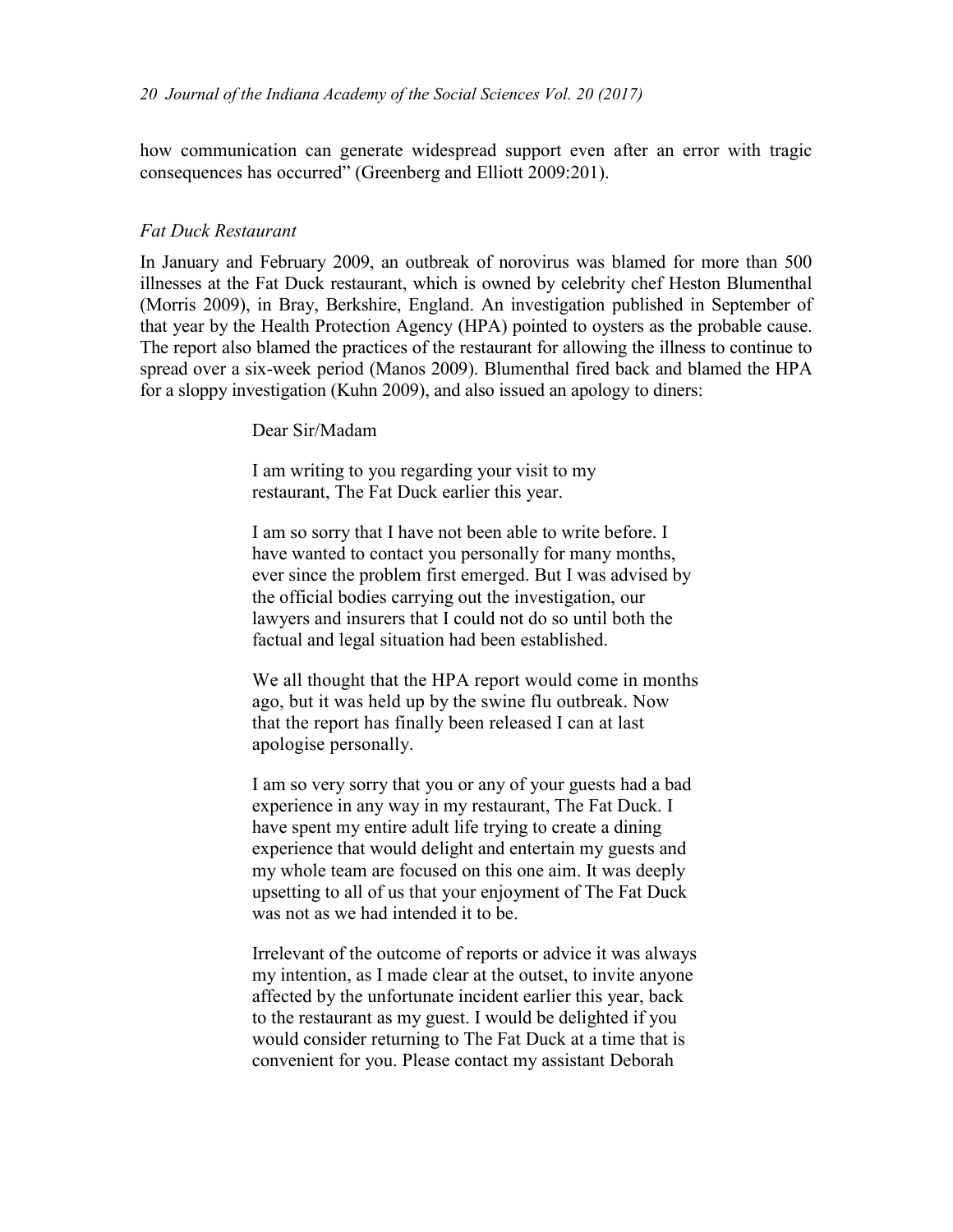who will assist with your reservation. If this is not appropriate to you personally, please contact us and we will address each individual situation with our insurers.

Once again please accept my sincerest apologies.

Kindest regards, Heston Blumenthal

Whereas the CEO of Maple Leaf Foods claimed that he ignored the suggestions of attorneys and issued his apology when they advised against it, Blumenthal used attorney suggestions as a reason for not apologizing for more than half a year ("I was advised by … lawyers and insurers"). He did not come out and apologize directly for the guests being infected with a virus that causes severe diarrhea and vomiting but instead was "writing ... regarding [their] visit to my restaurant" and "a bad experience" that they may have had. He shifted the focus from the patron to the employees: "It was deeply upsetting to all of us that your enjoyment of The Fat Duck was not as we had intended it to be."

In this letter, there is no guarantee that the situation can never happen again, that standards have been changed, or that any substantial measures have been put in place. Instead, guests are invited to come back again and to coordinate doing so with an assistant. The letter offers a free meal as compensation for the shortcomings of the previous meal, in the same way a fast-food restaurant would give free fries to someone who found the fries soggy. All told, this makes for a very poor apology, and in 2012, after eight years in the top ten of the World's 50 Best list, the Fat Duck fell to number thirteen. In February of 2015, it closed and a new incarnation of it opened in Melbourne, Australia (Rayner 2015).

#### *Foster Farms*

From May 2012 to April 2013, 134 individuals in 13 states were afflicted by salmonella poisoning, and the source of the outbreak was traced to Foster Farms chickens slaughtered at two separate facilities. While efforts were being made to find the cause, a separate outbreak occurred, from February to October 2013, that infected another 338 individuals with salmonella—this time across twenty states and in Puerto Rico. The investigation traced the cause back to Foster Farms chicken once more (CDC 2013).

Some stores voluntarily removed the products from their shelves, but the contamination continued to spread and an estimated 40 percent of those who became ill required hospitalization (Hylton 2015). It was not until July 2014 that officials from the USDA were able to make a genetic match to the chicken and to truly identify Foster Farms as the culprit. By that time, there were 621 confirmed cases of salmonella infection and it was suspected that as many as 18,000 may have been sickened (Hylton 2015).

In the midst of the crisis, the president of the company, Ron Foster, issued an apology but defended the company's lack of action. Rather than recall the chicken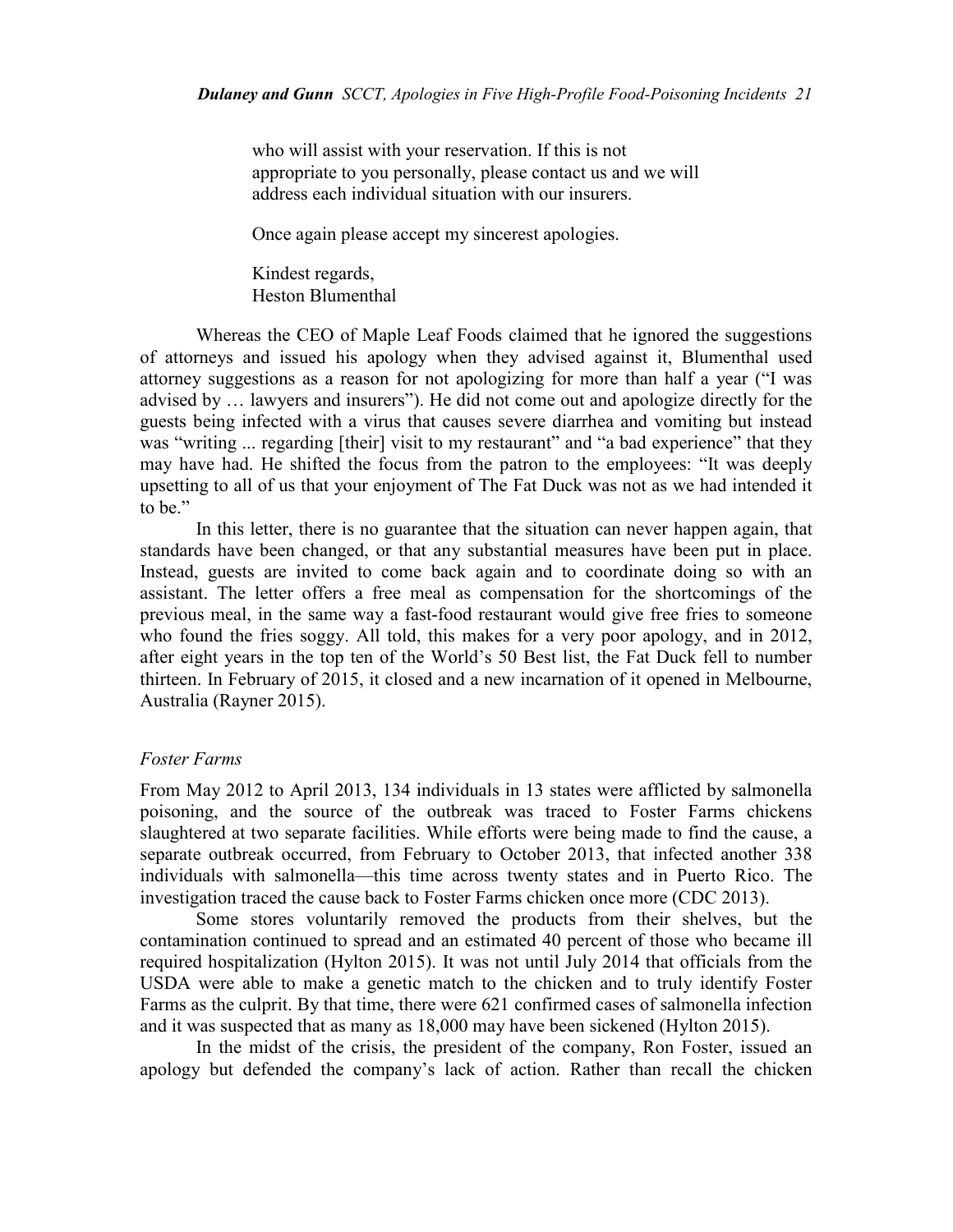products, the company had continued to sell them after it was clear that consumers were becoming ill. His reason was that the company already met or exceeded industry standards and the food would be safe to eat if cooked to a minimum of 165 degrees Fahrenheit (Pierson and Hsu 2013). "If we had pulled our product from the market and put someone else's in, we'd be lying to the consumer because you're saying someone else is better," Foster said (Pierson and Hsu 2013).

This pseudo-apology fails to meet most standards for an apology. It blames the consumers for not heating the food to a temperature high enough to kill the bacteria. It also defends the company's actions by stating that the company met current standards (which allow for 7.5 percent salmonella in chicken carcasses); subsequent tests by the Food Safety and Inspection Service showed a 25 percent rate of the bacteria at Foster Farms (Sifferlin 2013).

In 2015, the PBS show *Frontline* ran an episode entitled "The Trouble with Chicken" that focused on problems with food safety and Foster Farms. Although Foster Farms disputed the allegations, the company declined to make any representatives available to discuss the issues publicly (Metz 2015).

### *Blue Bell Ice Cream*

In 2015, an outbreak of listeria was traced to Blue Bell ice cream. Blue Bell issued a voluntary recall for all its products (not only ice cream but also frozen yogurt, sherbet, and frozen snacks) that came from suspected facilities. The president and CEO of the company, Paul Kruse, released an apology (the video of which can be found at http://cdn.bluebell.com/ceo-video-message):

> We're committed to doing the 100 percent right thing, and the best way to do that is to take all of our products off the market until we are confident that they are all safe. At every step, we have made decisions in the best interest of our customers based on the evidence we had available at the time. We have brought in one of the world's most respected food-safety microbiologists to inspect our plants and systems to help us get to the bottom of this issue.

Through further internal testing, we learned today that *Listeria monocytogenes* was found in an additional half gallon of ice cream in our Brenham facility. While we initially believed this situation was isolated to one machine in one room, we now know that was wrong. We need to know more to be completely confident that our products are safe for our customers.

As Blue Bell moves forward, we are implementing a procedure called "test and hold" for all products made at all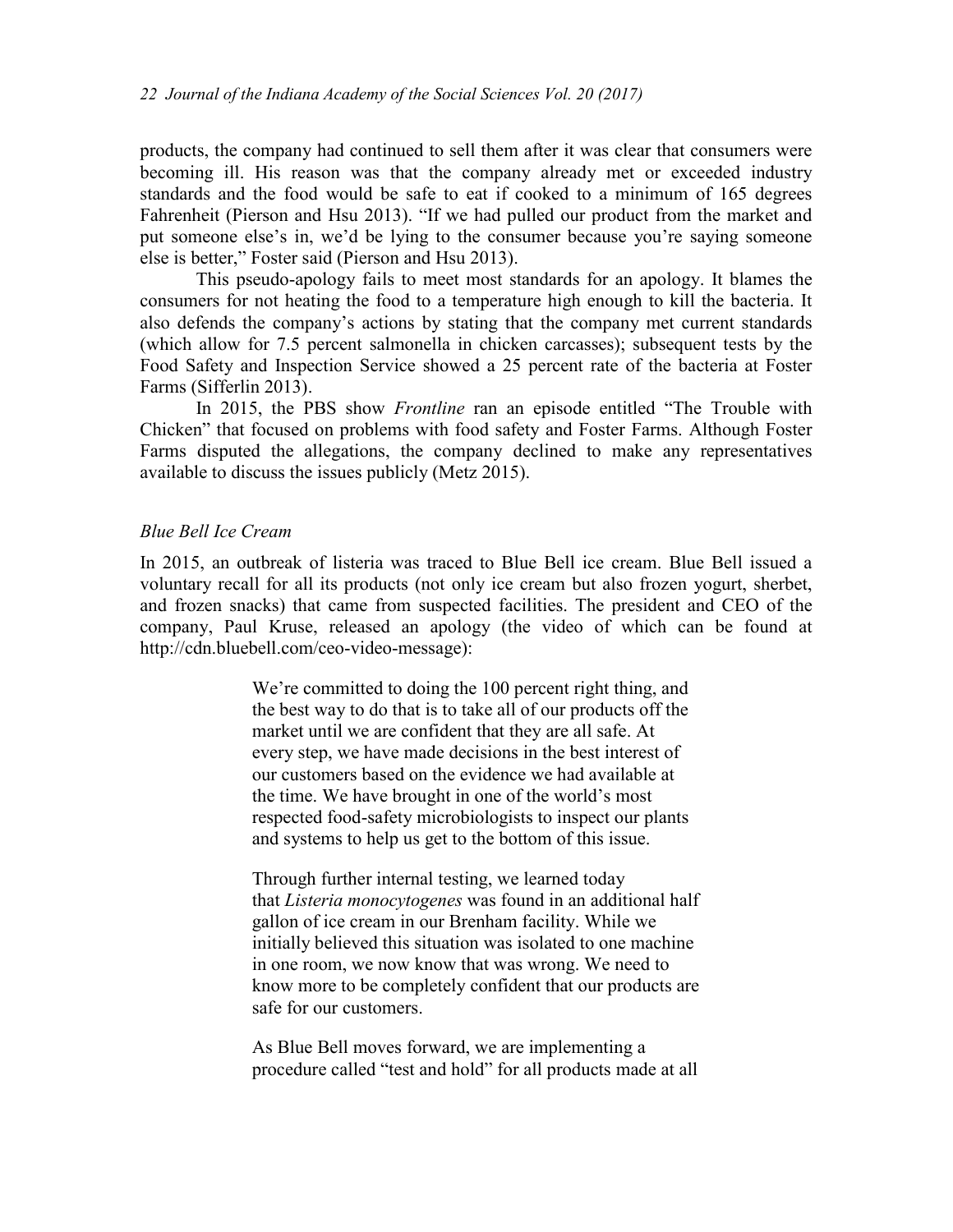of our manufacturing facilities. This means that all products released will be tested first and held for release to the market only after the tests show they are safe.

In addition to the "test and hold" system, Blue Bell is implementing additional safety procedures and testing, including

- expanding our already robust system of daily cleaning and sanitizing of equipment,
- expanding our system of swabbing and testing our plant environment by 800 percent to include more surfaces,
- sending samples daily to a leading microbiology laboratory for testing,
- providing additional employee training.

At this point, we cannot say with certainty how listeria was introduced to our facilities. We continue to work with our team of experts to eliminate this problem.

We urge consumers who have purchased Blue Bell products to return them to the place of purchase for a full refund. Consumers with any concerns or questions should call 979-836-7977 Monday through Friday, eight a.m. to five p.m. CST or go to www.bluebell.com for the most upto-date information.

We are heartbroken about this situation and apologize to all of our loyal Blue Bell fans and customers. Our entire history has been about making the very best and highestquality ice cream, and we intend to fix this problem. We want enjoying our ice cream to be a source of joy and pleasure, never a cause for concern, so we are committed to getting this right.

The facility where the contamination occurred, in Broken Arrow, Oklahoma, was closed immediately after the problem was found. Subsequent testing showed listeria in a Texas facility as well, but this was traced to items that had originated in Oklahoma and then moved to Texas (Newman 2016). That facility was temporarily shut down until the issue could be resolved.

Blue Bell, one of the largest ice cream makers in the United States, kept its products from store shelves for four months while it focused on cleaning its plant and enhancing sanitation and testing procedures. The company took to social media to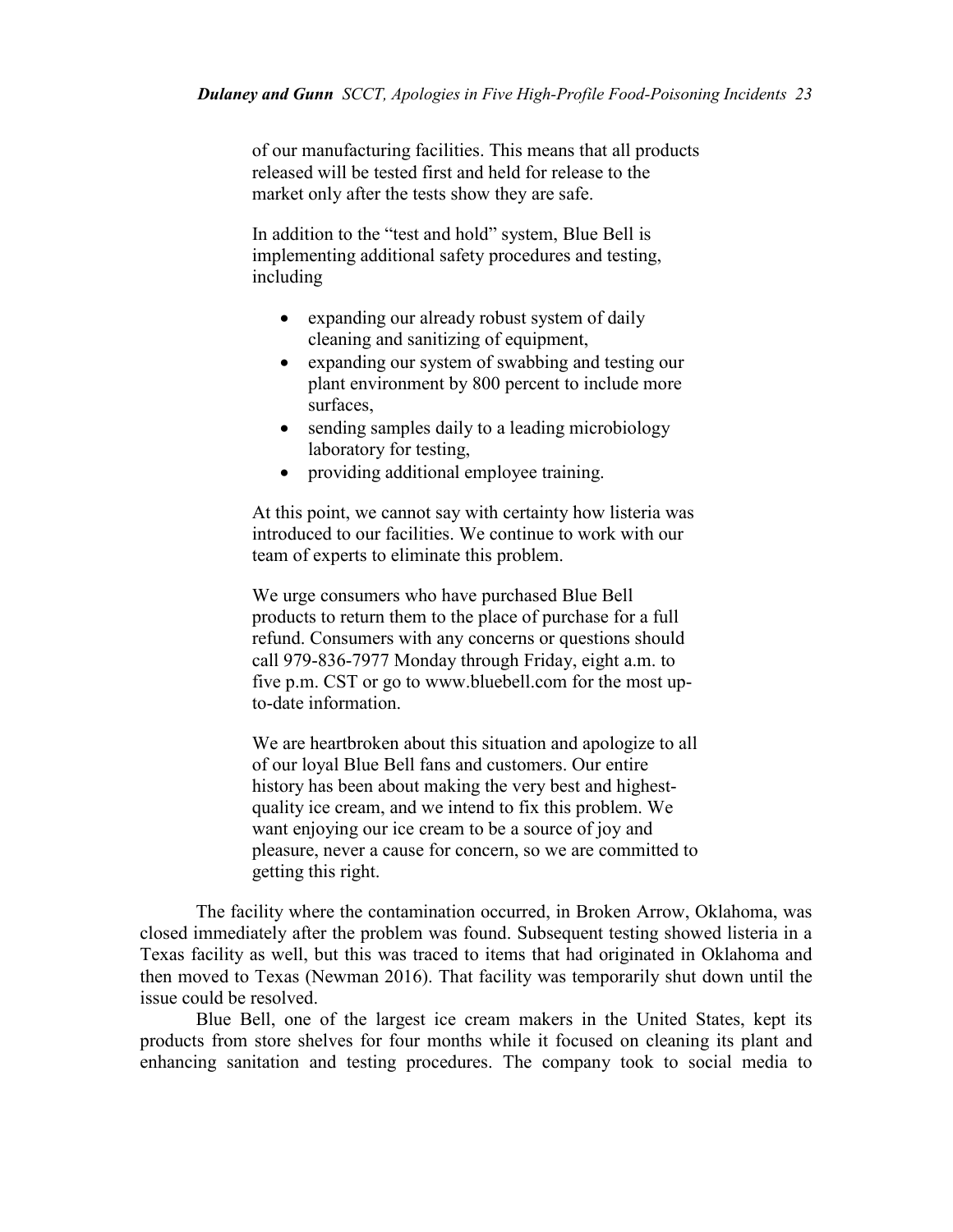reassure consumers of its safety practices (Newman and Gasparro 2015) and promoted those practices on its website. Transparency was a key to Blue Bell's strategy to keep consumer confidence, and, according to the *Wall Street Journal*, once the product was reintroduced, "Blake Rizzo, an IT professional in Houston, drove to a nearby Randalls grocery store at 6 a.m. Monday to stock up on Blue Bell before it could sell out ... the store was packed" (Newman and Gasparro 2015).

# *Chipotle*

In October of 2015, Chipotle Mexican Grill was linked to an outbreak of E. coli that affected more than 50 people across several states (Jargon 2015). The outbreak led to extensive national coverage in the media, particularly because this epidemic followed two other problems that had occurred with Chipotle since the summer: California had seen 234 individuals sickened by norovirus in August, and Minnesota had seen 64 people affected by a salmonella outbreak in August and September (Zuraw 2015). The norovirus occurrence was attributed to a sick employee violating company policies (Rhodan 2016) and the salmonella was linked to a batch of tainted tomatoes (Garcia and Goldschmidt 2015), but no direct link to the E. coli contamination was ever found (Hauser 2016).

In early November 2015, Chipotle addressed the public directly about the incidents and released a press release announcing that it was temporarily closing 43 restaurants in Oregon and Washington. The company was also, according to the release, taking additional cleaning and sanitizing steps, testing distribution centers, replacing all food items in the closed stores, batch-testing some ingredients, helping with the Centers for Disease Control investigation, and retaining two consulting firms "to help the company assess and improve upon its already high standards for food safety" (Arnold 2015). In December 2015, Steve Ells, chairman and co-CEO, issued an apology:

> As a chef, nothing is more important to me than serving my guests food that is safe, delicious, and wholesome. From the beginning, all of our food safety programs have met or exceeded industry standards. But recent incidents, an E. coli outbreak that sickened 52 people and a norovirus outbreak that sickened approximately 140 people at a single Chipotle restaurant in Boston, have shown us that we need to do better, much better.

The fact that anyone has become ill eating at Chipotle is completely unacceptable to me and I am deeply sorry. As a result, we are committed to becoming known as the leader in food safety, just as we are known for using the very best ingredients in a fast food setting. I want to share with our customers specifics about some of the significant steps we are taking to be sure all of the food we serve is as safe as it can be.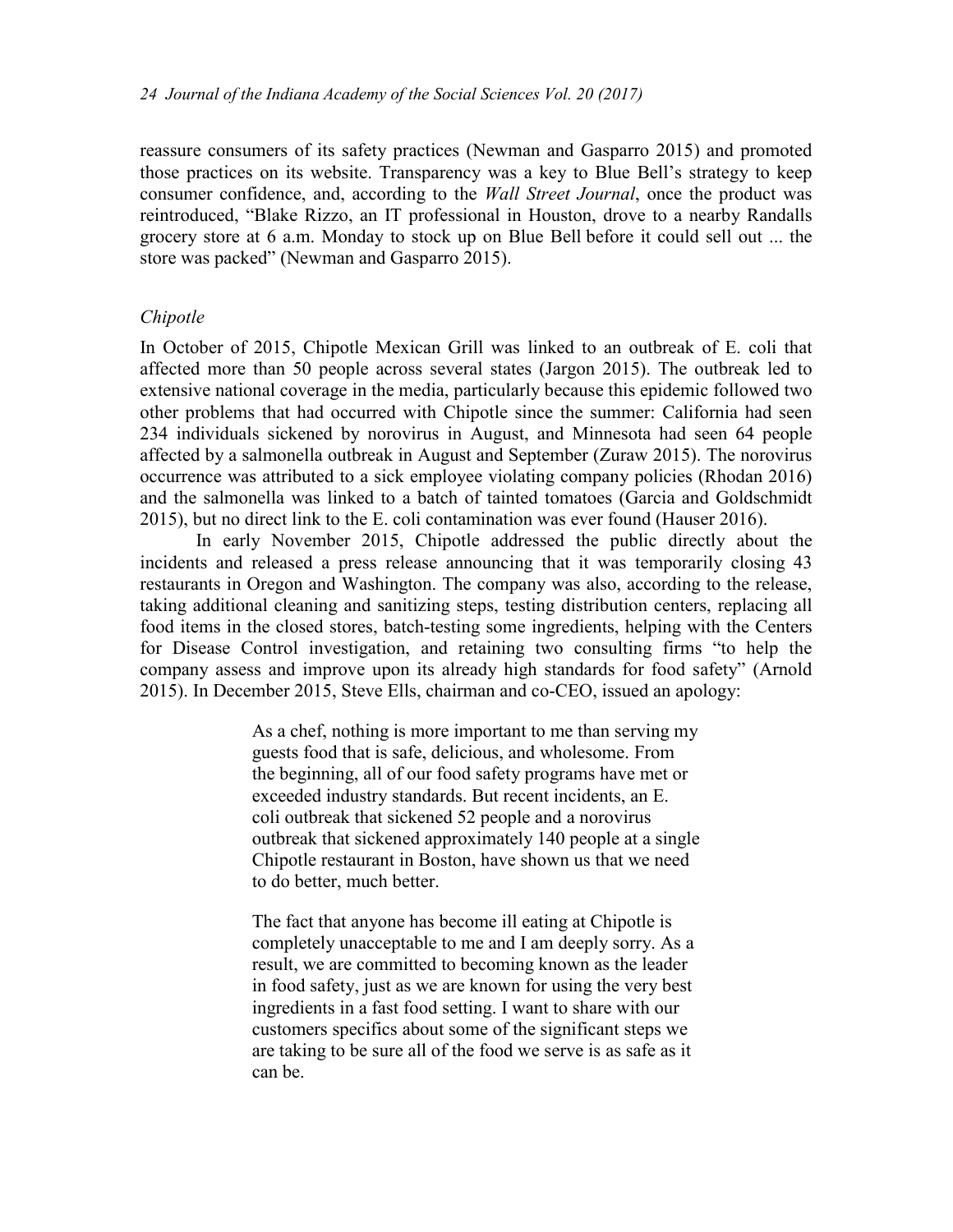To achieve our goal of establishing leadership in food safety, we collaborated with preeminent food safety experts to design a comprehensive food safety program that dramatically reduces risk on our farms, throughout our supply chain, and in our restaurants. The process began with a farm-to-form risk assessment of every ingredient and all of our restaurant protocols and procedures.

Throughout our supply chain, we are implementing highresolution sampling and testing of many of our ingredients to prevent contaminants, including E. coli, from getting into our restaurants. Testing of this kind is unprecedented in the restaurant industry because of the large number of samples tested. We are also working without our supplier partners to further enhance their food safety programs.

We have also designed many improvements within our restaurants to ensure our food is as safe as possible. This includes the introduction of additional microbiological kill steps to eliminate microbial risk. Additionally, we are rolling out new sanitation procedures in our restaurants and implementing additional food safety training for all of our restaurant employees. More information about these changes is available online at chipotle.com/foodsafety.

In the end, it may not be possible for anyone to completely eliminate all risk with regard to food (or from any environment where people congregate), but we are confident that we can achieve near zero risk. Chipotle is an incredibly focused company. Our menu has remained virtually unchanged for the last 22 years and we only have 64 ingredients in our food. Rest assured that we have looked at each of these ingredients, where they come from, and how they can be made even safer. I believe our restaurants are safer today than they have ever been.

The last 22 years have been an incredible journey and we are not going to shy away from this new challenge. I'd like to take this opportunity to apologize on behalf of all of us at Chipotle, and to thank our loyal customers who have stood by us through this difficult time.

Steve Ells Founder, Chairman, and Co-CEO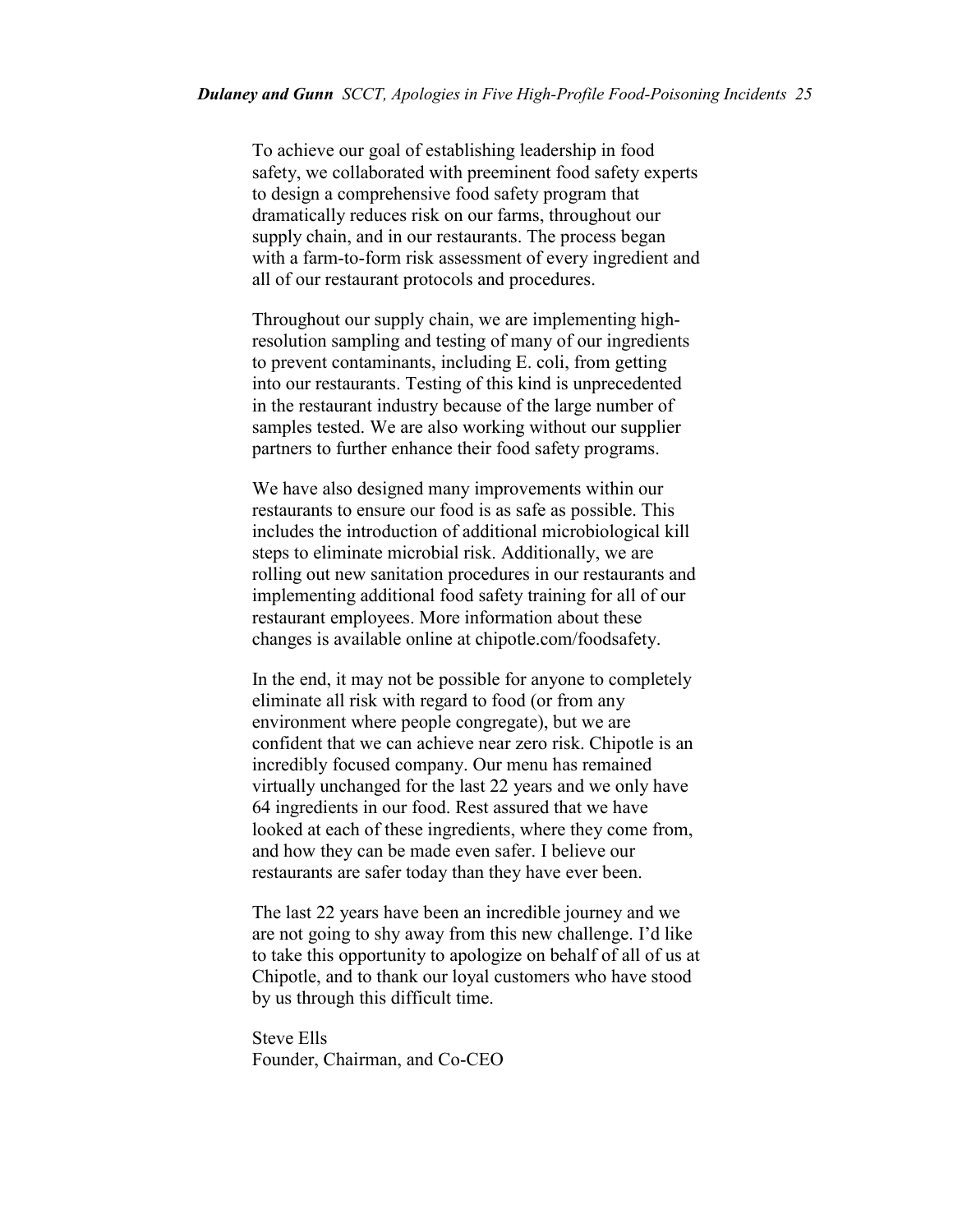SCCT was applied when Chipotle apologized for the outbreak, put a face with the company (Steve Ells), and tried to assure the various publics that Chipotle was doing everything in its power to control and correct the situation. The apology was carefully worded and released through a plethora of outlets, including social media, to make sure it received maximum exposure. Ells made himself available to a number of news organizations for interviews and follow-ups to further put a human face with the organization. When it became apparent that no one malefactor could be identified for causing the E. coli contamination, the company announced through an equally large number of outlets that it would close its stores for a day to roll out the safety changes and make that meeting public. Transparency of this magnitude is aligned with the SCCT, and the company applied it well.

Chipotle has always prided itself as serving "food with integrity"; synonyms for integrity include *honest*, *truthful*, and *reliable*. What worked in Chipotle's response to the crisis was that the company stuck to being honest, truthful, and transparent. It not only kept communication open through press releases, its website, an FAQ on the outbreak, social media, and making key executives available for discussion but also asked the farmers and ranchers who were their vendors to be open and transparent as well. This kept the dialogue going between the corporation and its publics and allowed them to walk through the investigation and remedies together (Jargon 2015).

#### **DISCUSSION**

Although those in the legal profession have traditionally often discouraged apologies for fear that apologies be construed as admissions of guilt and used against the issuers in court proceedings (Patel and Reinsch 2003), others have come to view apologies as expected rituals. Trust is gained through transparency (Kang and Hustvedt 2014), and when a problem occurs, apologies allow transparency to occur, enabling consumers to begin trusting again. Regardless of the view taken, apologies offer opportunities to repair public images, but to be genuine, apologies must acknowledge responsibility for the offense, as well as include remorse and a promise not to let the offense happen again (Hearit 2006). When an apology will help the situation, it is important that the organization issue one, but it is critical that the apology be issued at the right time. If the apology is issued too early, the audience is not yet ready for it and it will not be as effective as if issued when the situation is understood and the stakeholders are receptive (Ebesu Hubbard et al. 2013).

Whether an apology is accepted or not can be partially attributed to evaluative expressions and positive tone of voice (Jiang 2013). A bad apology can strain relationships and lead to bitterness or cause bitterness to remain (Hargie, Stapleton, and Tourish 2010). In most situations, the words are just the first step—there is a need to move beyond apologia (Coombs et al. 2010).

Lazare (2004:107) outlines four components to a successful apology: (1) acknowledgment of the offense; (2) communication of remorse and the related attitudes of forbearance, sincerity, and honesty; (3) explanations that do not diminish the seriousness of the offense; and (4) reparations. Table 1 examines each of the five cases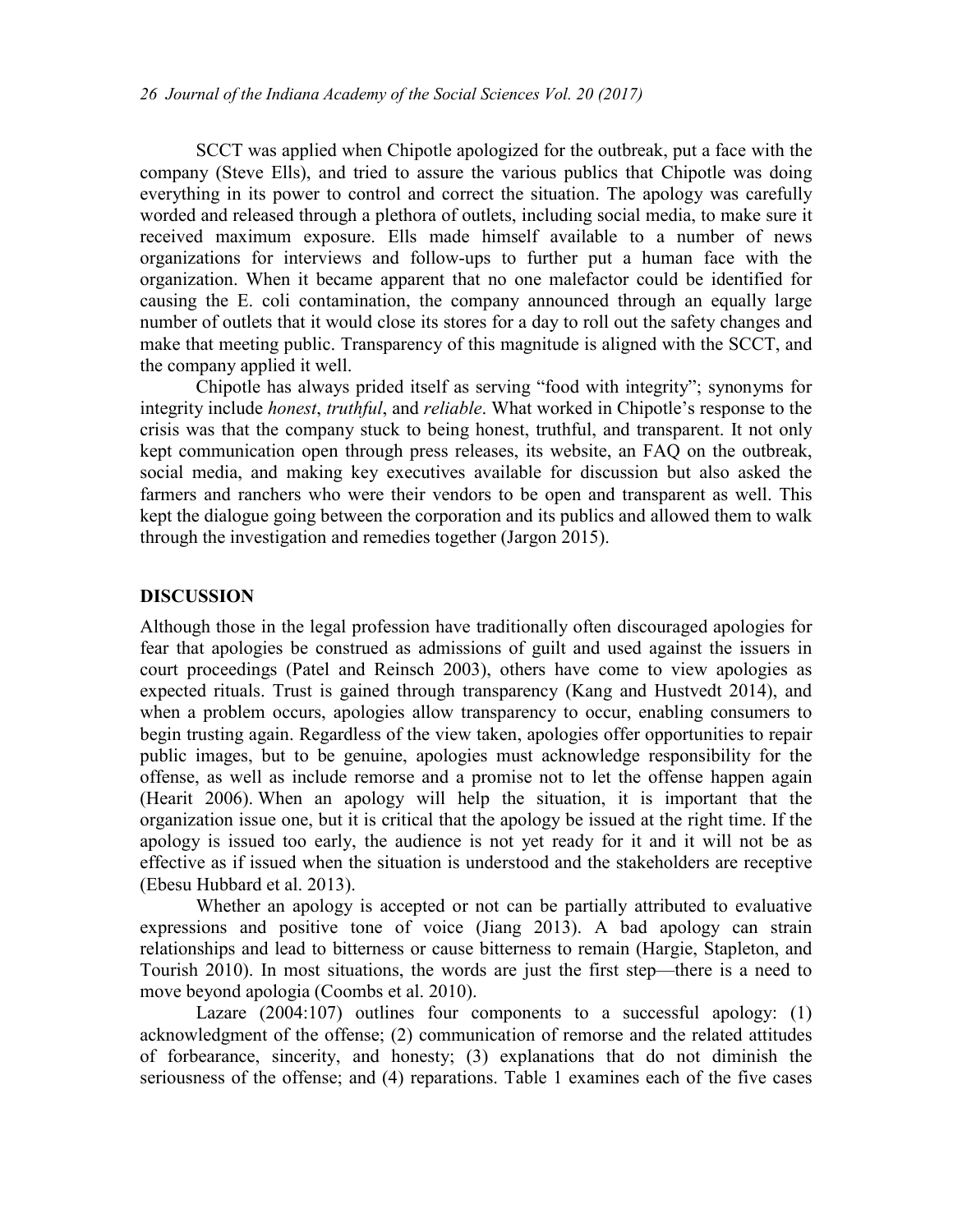discussed above, and these four components in the companies' public apologies. Areas of weakness are in italics.

The companies that issued true apologies rather than pseudo-apologies have done well at protecting their reputations and restoring trust. Recently, Maple Leaf Foods' stock price rose 31 percent over the previous two years, and the company has zero debt and has reorganized with a lean corporate structure (Atkins 2015). Blue Bell ice cream "is again being supplied to a large area of the southeast, including most everything south of a line stretching from New Mexico to the Carolinas" (Flynn 2016).

Foster Farms, in contrast, continues to draw scrutiny and was recently the focus of a Frontline episode on PBS looking into food-borne dangers. The Fat Duck restaurant has closed its flagship location and moved to Australia.

Although the outbreaks have been too recent for accurate reflection on the long-term effects at Chipotle, studies have shown that previously faithful customers were the ones who changed their eating habits the most and were 50 fifty more likely to stay away than were occasional customers during the outbreak. Those once-loyal customers have also been "even harder to lure back in" now that the crisis has passed (Jargon 2016).

| Company and            | Acknowledgment        | <b>Remorse</b>     | <b>Explanation</b> | Reparation                |
|------------------------|-----------------------|--------------------|--------------------|---------------------------|
| <b>Type of Apology</b> |                       |                    |                    |                           |
| Maple Leaf Foods       | "Listeria was found   | "I offer my        | "Our best efforts  | "We launched              |
|                        | in some of our food   | deepest            | failed"            | immediate recalls to get  |
| Apology                | products."            | sympathies.        |                    | it off the shelf; then we |
|                        |                       | Words cannot       |                    | shut the plant down."     |
|                        |                       | begin to express   |                    | "I commit to you that     |
|                        |                       | our sadness for    |                    | our actions are guided    |
|                        |                       | your pain."        |                    | by putting your interests |
|                        |                       |                    |                    | first."                   |
| <b>Fat Duck</b>        | refers to "the        | "I am so very      | discusses being    | "invite anyone affected"  |
| Restaurant             | unfortunate           | sorry that you or  | unable to contact  | back to the restaurant    |
|                        | incident" rather than | any of your guests | individuals        | as my guest"              |
| Pseudo-apology         | using the word        | had a bad          | because of         |                           |
|                        | "norovirus"           | experience in any  | advisers and       |                           |
|                        |                       | way in my          | unable to respond  |                           |
|                        |                       | restaurant."       | until much later   |                           |
|                        |                       |                    | because of HPA     |                           |
|                        |                       |                    | not being          |                           |
|                        |                       |                    | expedient          |                           |
| <b>Foster Farms</b>    | agrees that           | continues to sell  | transfers blame to | none given                |
|                        | salmonella is in the  | product even       | the customer for   |                           |
| Pseudo-apology         | product but says that | though some        | not heating the    |                           |
|                        | salmonella is also in | grocery chains     | product to a high  |                           |
|                        | products from others  | voluntarily remove | enough             |                           |
|                        | and company is        | it from their      | temperature        |                           |
|                        | meeting current       | shelves            |                    |                           |
|                        | standards (later      |                    |                    |                           |
|                        | found to not be the   |                    |                    |                           |
|                        | case)                 |                    |                    |                           |

**Table 1. Apology Components in Food-Poisoning Apologies**

Concluded next page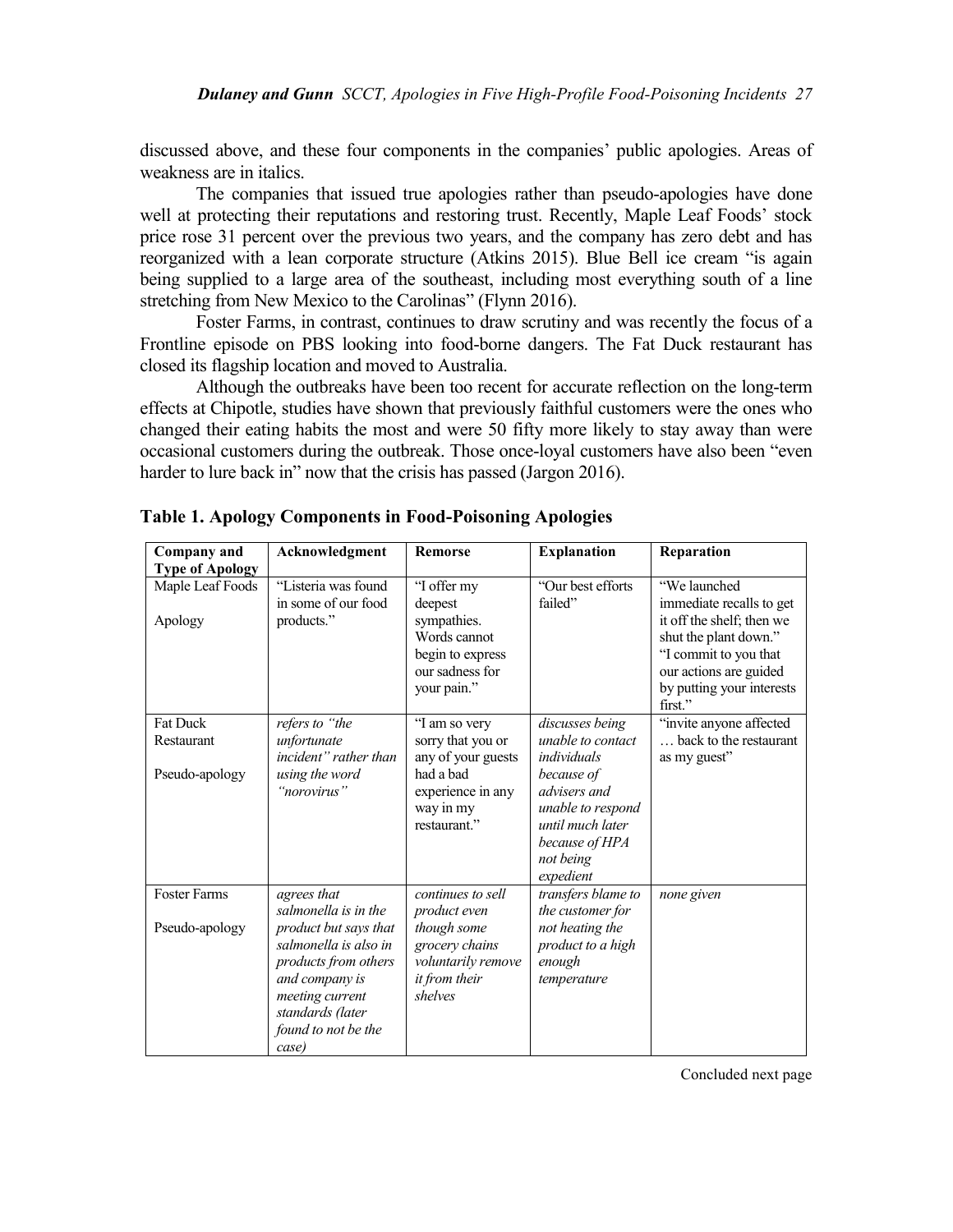| <b>Company</b> and                | Acknowledgment                                                                                                          | <b>Remorse</b>                                                                                                                      | <b>Explanation</b>                                                                                                                                                         | Reparation                                                                                                                                                                                                                                                                                                               |
|-----------------------------------|-------------------------------------------------------------------------------------------------------------------------|-------------------------------------------------------------------------------------------------------------------------------------|----------------------------------------------------------------------------------------------------------------------------------------------------------------------------|--------------------------------------------------------------------------------------------------------------------------------------------------------------------------------------------------------------------------------------------------------------------------------------------------------------------------|
| <b>Type of Apology</b>            |                                                                                                                         |                                                                                                                                     |                                                                                                                                                                            |                                                                                                                                                                                                                                                                                                                          |
| Blue Bell Ice<br>Cream<br>Apology | "We learned today"<br>that  listeria<br>was found in our<br>Brenham facility."                                          | "We are heartbroken<br>about this situation<br>and apologize to all<br>of our loyal Blue Bell<br>fans and customers."               | "We cannot say with<br>certainty how listeria<br>was introduced to our<br>facilities. We<br>continue to work with<br>our team of experts to<br>eliminate this<br>problem." | "Consumers with any<br>concerns or questions<br>should call  or go<br>to  for the most up-<br>to-date information."<br>"We intend to fix this<br>problem. We want<br>enjoying our ice<br>cream to be a source<br>of joy and pleasure,<br>never a cause for<br>concern, so we are<br>committed to getting<br>this right." |
| Chipotle<br>Apology               | "an E. coli outbreak"<br>that sickened 52<br>people and a<br>norovirus outbreak<br>that sickened<br>approximately 140 " | "The fact that anyone"<br>has become ill eating<br>at Chipotle is<br>completely<br>unacceptable to me<br>and I am deeply<br>sorry." | "It may not be<br>possible for anyone to<br>completely eliminate<br>all risk with regard to<br>food (or from any<br>environment where<br>people congregate)."              | "We are committed to<br>becoming known as<br>the leader in food<br>safety."<br>"I want to share with<br>our customers<br>specifics about some<br>of the significant<br>steps we are taking to<br>be sure all of the food<br>we serve is as safe as<br>it can be."                                                        |

|  | Table 1. Apology Components in Food-Poisoning Apologies, Concl. |  |
|--|-----------------------------------------------------------------|--|
|  |                                                                 |  |

# **CONCLUSION AND LIMITATIONS**

This article contributes to the literature by examining how the principles of SCCT were applied in each of five high-profile food-poisoning cases. One of the biggest components of SCCT is the expression of sympathy and connection with the various publics to acknowledge what has happened (though not necessarily accepting liability) and to assure them that it will not happen again. This works best with the publics' belief that the organization is genuinely empathetic and is going above and beyond to make sure that the situation cannot happen again.

Although all of the companies examined utilized SCCT and apologies to respond to food-borne crises linked to their products, three of the apologies meet the criteria for genuine apologies whereas two are more appropriately classified as pseudo-apologies. Those organizations that issued apologies containing the four components of a successful apology appear to have fared better than those that did not. The successful apology requires (1) acknowledgment of the offense; (2) communication of remorse and the related attitudes of forbearance, sincerity, and honesty; (3) explanations that do not diminish the seriousness of the offense; and (4) reparations.

There are a number of limitations inherent in this study, the first being that only five organizations were examined and the outbreaks were of various sizes (one involved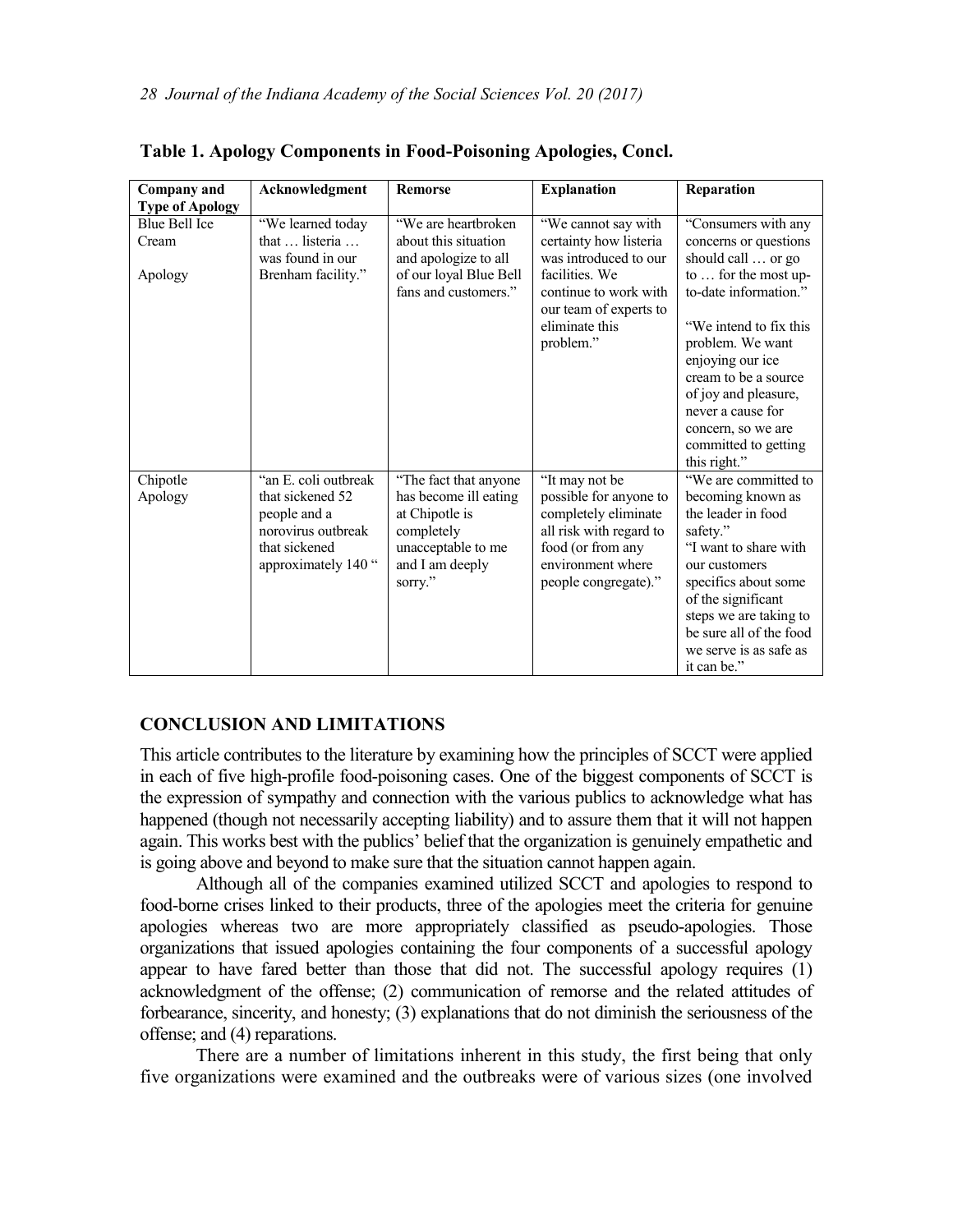only a single restaurant, whereas another involved recall of 200 products from the market). Time was also a significant difference: Cases ranged from 2008 to 2015. Additionally, the scale of severity of each outbreak could factor in: Both Maple Leaf Foods and Blue Bell battled listeria, whereas the Fat Duck dealt with norovirus and Foster Farms had salmonella. The outbreak at Chipotle was the most serious of all in terms of danger of the malady—E. coli—and it came on the heels of problems that the company faced with both norovirus and salmonella.

# **REFERENCES**

- Arnold, C. 2015. "Chipotle Moves Aggressively to Address Issues in Washington and Oregon [Press Release]. *CNN Money*. Retrieved March 22, 2016 (http://ir.chipotle .com/mobile.view?c=194775&v=203&d=1&id=2106211).
- Atkins, E. 2015. "Maple Leaf Foods Finding Success after 7-Year Organizational Overhaul." *Globe and Mail*. Retrieved March 31, 2016 (http://www.theglobeandmail .com/report-on-business/leaner-maple-leaf-foods-starts-to-see-light-after-darktimes/article24181279/).
- Augustine, N. R. 1995. "Managing the Crisis You Tried to Prevent." *Harvard Business Review* 73(6):147–58.
- Battistella, E. L. 2014. *Sorry about That: The Language of Public Apology*. New York: Oxford University Press.
- Benoit, W. L. 1995. *Accounts, Excuses, and Apologies: A Theory of Image Restoration Strategies.* Albany, NY: SUNY Press.
- Benoit, W. L. 2014. *Accounts, Excuses, and Apologies: Image Repair Theory and Research.* Albany, NY: SUNY Press.
- Benoit, W. L., and A. Pang. 2008. "Crisis Communication and Image Repair Discourse." Pp. 244–61 in *Public Relations: From Theory to Practice*, edited by T. Hansen-Horn and B. Dostal Neff. Boston: Allyn & Bacon.
- Bentley, J. M. 2015. Shifting Identification: A Theory of Apologies and Pseudoapologies. *Public Relations Review* 41(1):22–29. doi:10.1016/j.pubrev.2014.10.011.
- Best, R. 2000. *Market-Based Management: Strategies for Growing Customer Value and Profitability.* 2nd ed*.* Upper Saddle River, NJ: Prentice Hall.
- Bovens, L. 2008. "Apologies." *Proceedings of the Aristotelian Society* 108(1):219–39.
- Boyd, D. P. 2011. "Art and Artifice in Public Apologies." *Journal of Business Ethics* 104(3):299–309.
- Brennan, N., D. Merkl-Davies, and A. Beelitz. 2013. "Dialogism in Corporate Social Responsibility Communications: Conceptualising Verbal Interaction Between Organisations and Their Audiences." *Journal of Business Ethics* 115(4):665–79. doi:10.1007/s10551-013-1825-9.
- Centers for Disease Control and Prevention (CDC). 2013. Outbreak of Salmonella Heidelberg Infections Linked to a Single Poultry Producer—13 States, 2012– 2013. *MMWR: Morbidity & Mortality Weekly Report* 62(27):553–56.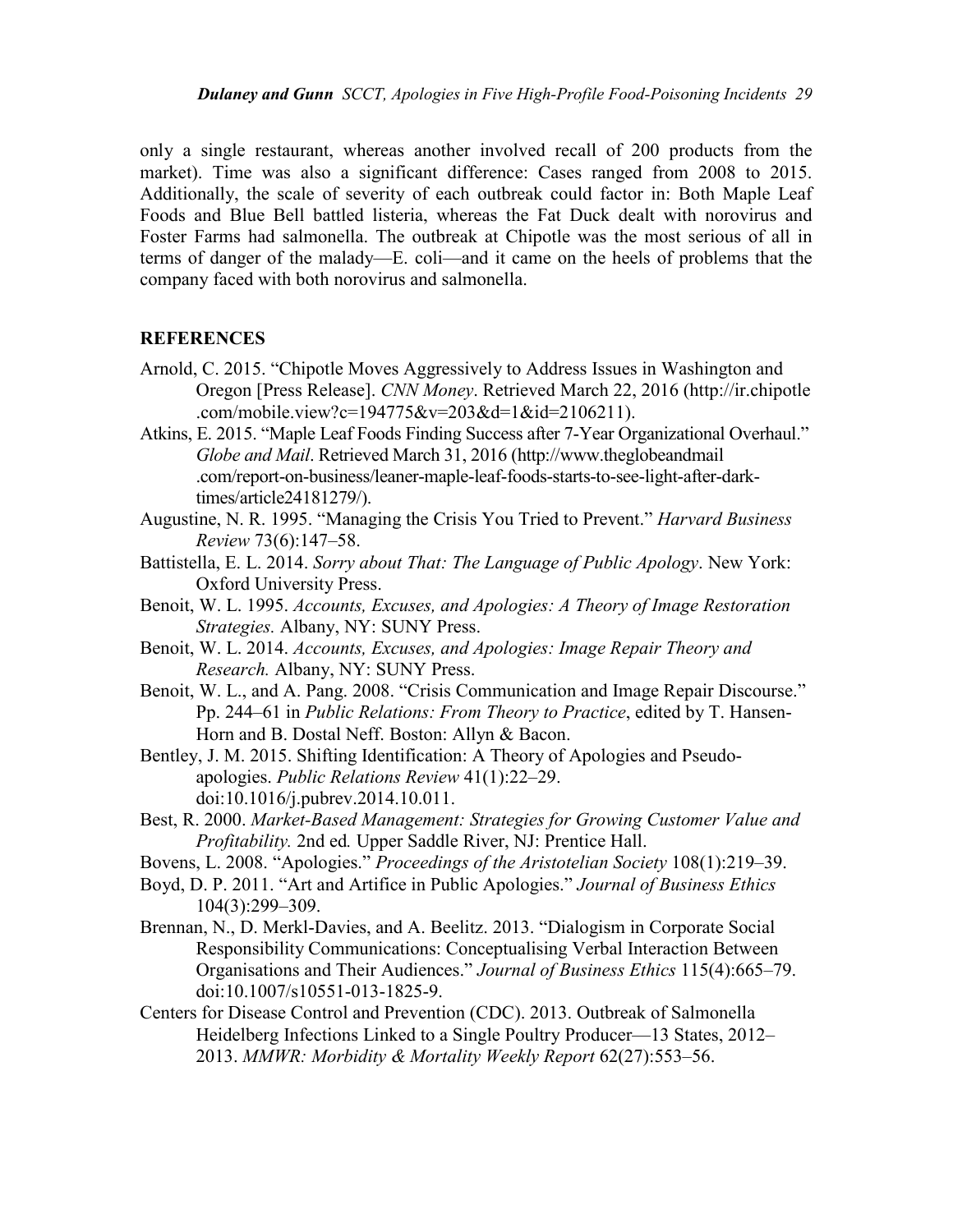- Charlebois, S., and H. Horan. 2010. "Institutional and Relational Determinants in Highand Medium-Extent Food Product Crises: The Inner Perspective of a Public Health Crisis." *International Journal of Environmental Health Research* 20(4):299–312. doi:10.1080/09603123.2010.482151.
- Chaudhuri, A., and M. B. Holbrook. 2001. "The Chain of Effects from Brand Trust and Brand Affect to Brand Performance: The Role of Brand Loyalty." *Journal of Marketing* 65(2):81–93.
- Claeys, A., and V. Cauberghe. 2015. "The Role of a Favorable Pre-crisis Reputation in Protecting Organizations during Crises. *Public Relations Review* 41(1):64–71. doi:10.1016/j.pubrev.2014.10.013.
- Cohen, J. R. 1999. "Advising Clients to Apologize." *Southern California Law Review*  72:1009–69.
- Coombs, T. 2008. "The Development of the Situational Crisis Communication Theory." Pp. 262–77 in *Public Relations: From Theory to Practice*, edited by T. Hansen-Horn and B. Dostal Neff. Boston: Allyn & Bacon.
- Coombs, W. T., F. Frandsen, S. J. Holladay, and W. Johansen. 2010. "Why a Concern for Apologia and Crisis Communication? *Corporate Communications* 15(4):337–49. doi:10.1108/13563281011085466.
- Coombs, W. T., and S. J. Holladay. 2009. "Further Explorations of Post-crisis Communication: Effects of Media and Response Strategies on Perceptions and Intentions." *Public Relations Review* 35(1):1–6. doi:10.1016/j.pubrev.2008.09.011.
- Covey, S. M. 2006. *The Speed of Trust: The One Thing That Changes Everything*. New York: Simon and Schuster.
- Day, G. 1999. *The Market Driven Organization: Understanding, Attracting, and Keeping Valuable Customers.* New York: The Free Press.
- Drucker, P. F. 2001. *The Essential Drucker*. New York: Collins.
- Ebesu Hubbard, A. S., B. Hendrickson, K. S. Fehrenbach, and J. Sur. 2013. "Effects of Timing and Sincerity of an Apology on Satisfaction and Changes in Negative Feelings during Conflicts. *Western Journal of Communication* 77(3):305–22. doi:10.1080/10570314.2013.770160.
- Ewing, B. 2009. "Maple Leaf Foods CEO Business Newsmaker of the Year." *Digital Journal*. Retrieved April 5, 2016 (.http://www.digitaljournal.com/article/264355).
- Flynn, D. 2016. "Blue Bell Reports on Root Causes of Five-Year Listeria Outbreak." *Food Safety News.* Retrieved April 25, 2016 (http://www.foodsafetynews.com/2016/03 /blue-bell-reports-on-root-causes-of-five-year-listeria-outbreak/#.Vx5rP\_krLIU).
- Fornell, C., S. Mithas, F. V. Morgeson III,, and M. S. Krishnan. 2006. "Customer Satisfaction and Stock Prices: High Returns, Low Risk." *Journal of Marketing*  70(1):3–14.
- Garcia, A., and D. Goldschmidt. 2015. "Tomatoes the Cause of Chipotle's Salmonella Outbreak in Minnesota." *CNN Money*. Retrieved March 19, 2016 (http://money .cnn.com/2015/09/17/news/chipotle-salmonella-minnesota-tomatoes/).
- Greenberg, J., and C. Elliott. 2009. "A Cold Cut Crisis: Listeriosis, Maple Leaf Foods, and the Politics of Apology." *Canadian Journal of Communication* 34(2):189–204.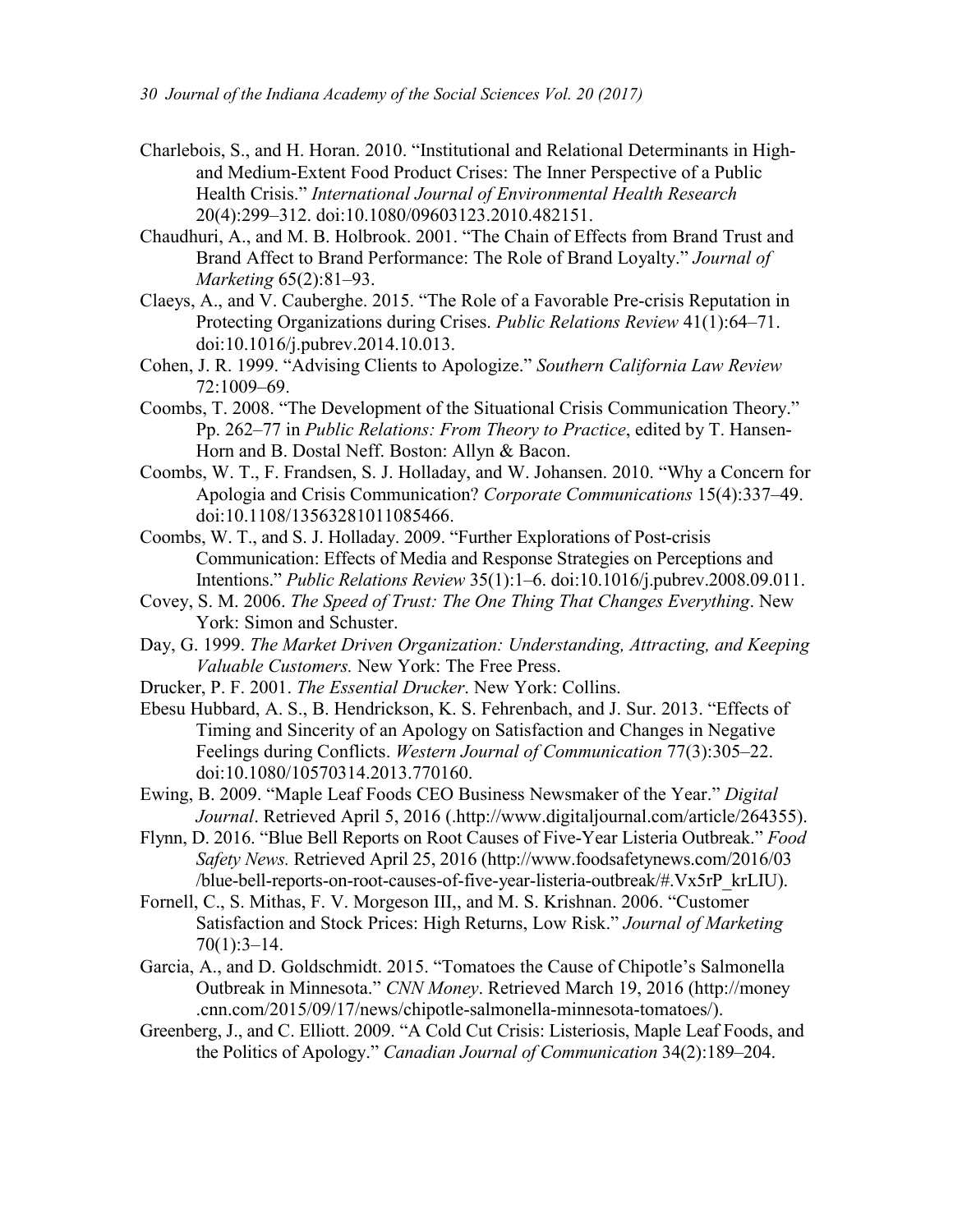- Hargie, O., K. Stapleton, and D. Tourish. 2010. "Interpretations of CEO Public Apologies for the Banking Crisis: Attributions of Blame and Avoidance of Responsibility." *Organization* 17(6):721–42. doi:10.1177/1350508410367840.
- Hauser, C. 2016. "C.D.C. Ends Chipotle Case with Illness Still a Mystery." *New York Times,* February 2, p. B5.

Hearit, K. M. 2006. *Crisis Management by Apology: Corporate Responses to Allegations of Wrongdoing*. Mahwah, NJ: Lawrence Erlbaum Associates.

- Homburg, C., and A. Furst. 2005. "How Organizational Complaint Handling Drives Customer Loyalty: An Analysis of the Mechanistic and the Organic Approach." *Journal of Marketing* 69(3):95–114.
- Homburg, C., M. Grozdanovic, and M. Klarmann. 2007. "Responsiveness to Customers and Competitors: The Role of Affective and Cognitive Organizational Systems." *Journal of Marketing* 71(3):18–38.
- Hylton, W. S. 2015. "A Bug in the System: Why Last Night's Chicken Made You Sick." *New Yorker* 90(46):30–31.
- Jargon, A. J. 2015. "Chipotle Shares Rise after Chief Apologizes, Reiterates Food-Safety Plan." *Wall Street Journal.* Retrieved (https://www.wsj.com/articles/chipotleshares-rise-after-chief-apologizes-reiterates-food-safety-plan-1449763853).
- Jargon, J. 2016. "Chipotle Banks on Freebies." *Wall Street Journal,* April 25, p. B2.
- Jaworski, B. J., and A. K. Kohli. 1993. "Market Orientation: Antecedents and Consequences." *Journal of Marketing* 57(3):53–70.
- Jiang, F. 2013. "A Comparative Investigation into Interpersonal Meaning of Two Corporate Apology Letters." *English for Specific Purposes World* 41(14). Retrieved April 5, 2016 (http://www.esp-world.info/Articles\_41/Doc/Interpersonal\_JIANG.pdf).
- Kampf, Z. 2009. "Public (Non-) Apologies: The Discourse of Minimizing Responsibility." *Journal of Pragmatics* 41(11):2257–70. doi:10.1016/j.pragma.2008.11.007.
- Kang, J., and G. Hustvedt. 2014. "Building Trust between Consumers and Coprorations: The Role of Consumer Perceptions of Transparency and Social Responsibility." *Journal of Business Ethics* 125:253–65. doi:10.1007/s10551-013-1916-7.
- Kimoga, J. 2010. "Remorseless Apology: Analysing a Political Letter." *Journal of Pragmatics* 42(8):2181–88. doi:10.1016/j.pragma.2010.02.003.
- Koehn, D. 2013. "Why saying 'I'm Sorry' Isn't Good Enough: The Ethics of Corporate Apologies." *Business Ethics Quarterly* 23(2):239–68. doi:10.5840/beq201323216.
- Koesten, J., and R. C. Rowland. 2004. "The Rhetoric of Atonement." *Communication Studies* 55(1):68–87. doi:10.1080/10510970409388606.

Kohli, A. K., and B. J. Jaworski. 1990. "Market Orientation: The Construct, Research Propositions, and Managerial Implications." *Journal of Marketing* 54(2):1–18.

- Kotler, P. 2003. *A Framework for Marketing Management.* 2nd ed. Upper Saddle River, NJ: Prentice Hall.
- Kotler, P., N. Rackham, and S. Krishnaswamy. 2006. "Ending the War between Sales  $\&$ Marketing." *Harvard Business Review* 84(7/8):68–78.
- Kuhn, K. 2009. "Blumenthal Slams HPA for Its Handling of Norovirus Report." *Caterer & Hotelkeeper* 199(4597):5–37.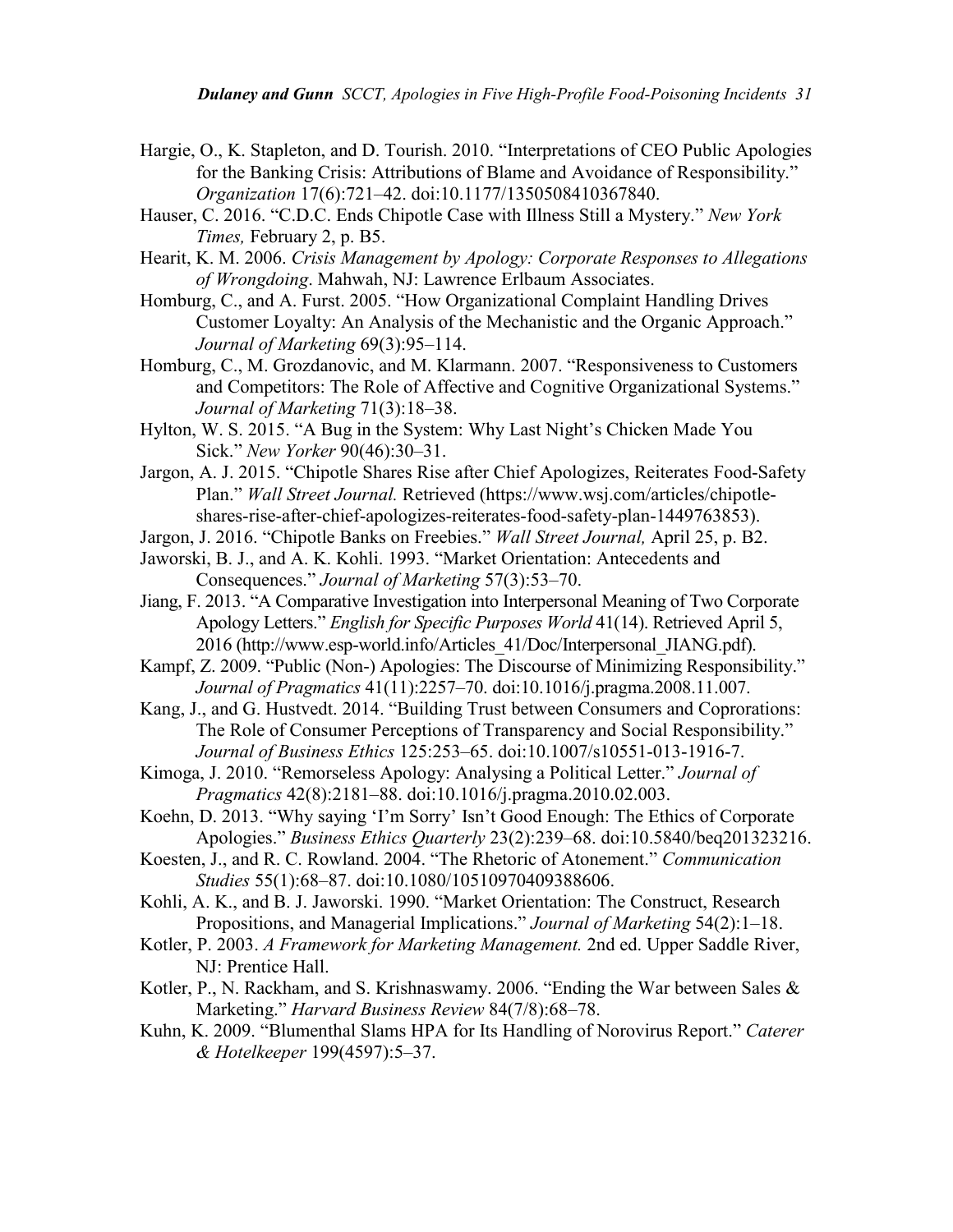- Lamont, R. 2012. "The Power of an Open and Honest Apology." *The Buzz Bin*. Retrieved April 19, 2016 (http://www.buzzbinpadillacrt.com/the-power-of-an-open-andhonest-apology/).
- Lazare, A. 2004. *On apology*. New York: Oxford University Press.
- Lee, S., and S. Chung. 2012. "Corporate Apology and Crisis Communication: The Effect of Responsibility Admittance and Sympathetic Expression on Public's Anger Relief." *Public Relations Review* 38(5):932–34. doi:10.1016/j.pubrev.2012.08.006.
- Manos, J. 2009. "Food Handler Health Checks Would Have Limited Fat Duck Norovirus Outbreak." *Occupational Health* 61(10):30.
- Meier, A. J. 2004. "Conflict and the Power of Apologies." *PhiN: Philologie Im Netz* 30:1–17.
- Metz, A. 2015. "Editor's Note: Foster Farms and 'The Trouble with Chicken.'" *Frontline*. Retrieved April 20, 2016 (http://www.pbs.org/wgbh/frontline/ article/editors-note-foster-farms-and-the-trouble-with-chicken/).
- Morris, S. 2009. "National: Fat Duck Offers Free Meals to Food Victims." *Guardian* (London, England).
- Newman, J. 2016. "Business News: Blue Bell: Outbreak's Sources Partly Known." *Wall Street Journal.* Retrieved (http://search.proquest.com/docview/1777885386? accountid=38223).
- Newman, J., and A. Gasparro. 2015. "Blue Bell Ice Cream Returns to Store Shelves in Select Cities; Company Begins Ambitious Recovery Effort Following a Deadly Listeria Outbreak in April That Nearly Put It out of Business." *Wall Street Journal* Retrieved (http://search.proquest.com/docview/1708276155?accountid  $=38223$ ).
- Ott, L., and P. Theunissen. 2015. "Reputations at Risk: Engagement during Social Media Crises." *Public Relations Review* 41(1):97–102. doi:10.1016/j.pubrev.2014.10.015.
- Pace, K. M., T. A. Fediuk, and I. C. Botero. 2010. "The Acceptance of Responsibility and Expressions of Regret in Organizational Apologies after a Transgression." *Corporate Communications: An International Journal* 15(4):410–27.
- Page, R. 2014. "Saying 'Sorry': Corporate Apologies Posted on Twitter." *Journal of Pragmatics* 62:30–45. doi:10.1016/j.pragma.2013.12.003.
- Papasolomou-Doukakis, I. 2002. "Internal Marketing: A Means for Creating a Sales or Marketing Orientation? The Case of UK Retail Banks." *Journal of Marketing Communications* 8(2):87–100.
- Patel, A., and L. Reinsch. 2003. "Companies Can Apologize: Corporate Apologies and Legal Liability." *Business Communication Quarterly* 66(1):9–25.
- Pierson, D., and T. Hsu. 2013. "Foster Farms Apologizes for Salmonella Outbreak." *Los Angeles Times*. Retrieved April 12, 2016 (http://articles.latimes.com/2013/oct/18 /news/chi-foster-farms-apologizes-for-salmonella-outbreak-20131018).
- Rayner, J. 2015. "Heston Blumenthal Interview: The Fat Duck Flies Again." *Guardian* Retrieved April 17, 2016 (http://www.theguardian.com/lifeandstyle/2015/aug/23 /the-fat-duck-flies-again-heston-blumenthal).